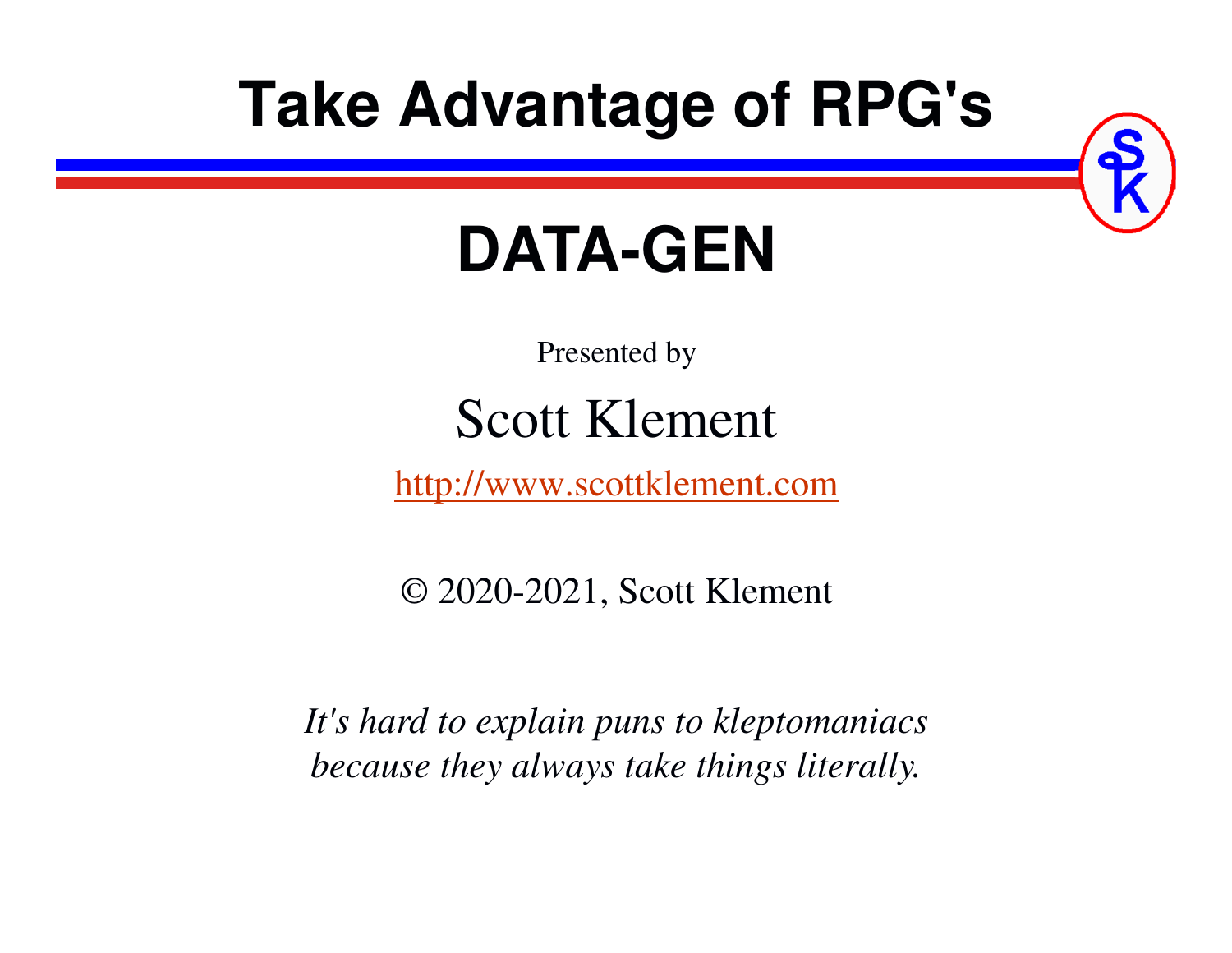# **The Agenda**



- *Agenda for this session:*
	- 1. What is DATA-GEN?
	- 2. Basic Use Example
	- 3. DATA-GEN Options
	- 4. Sequences
	- 5. Writing a Generator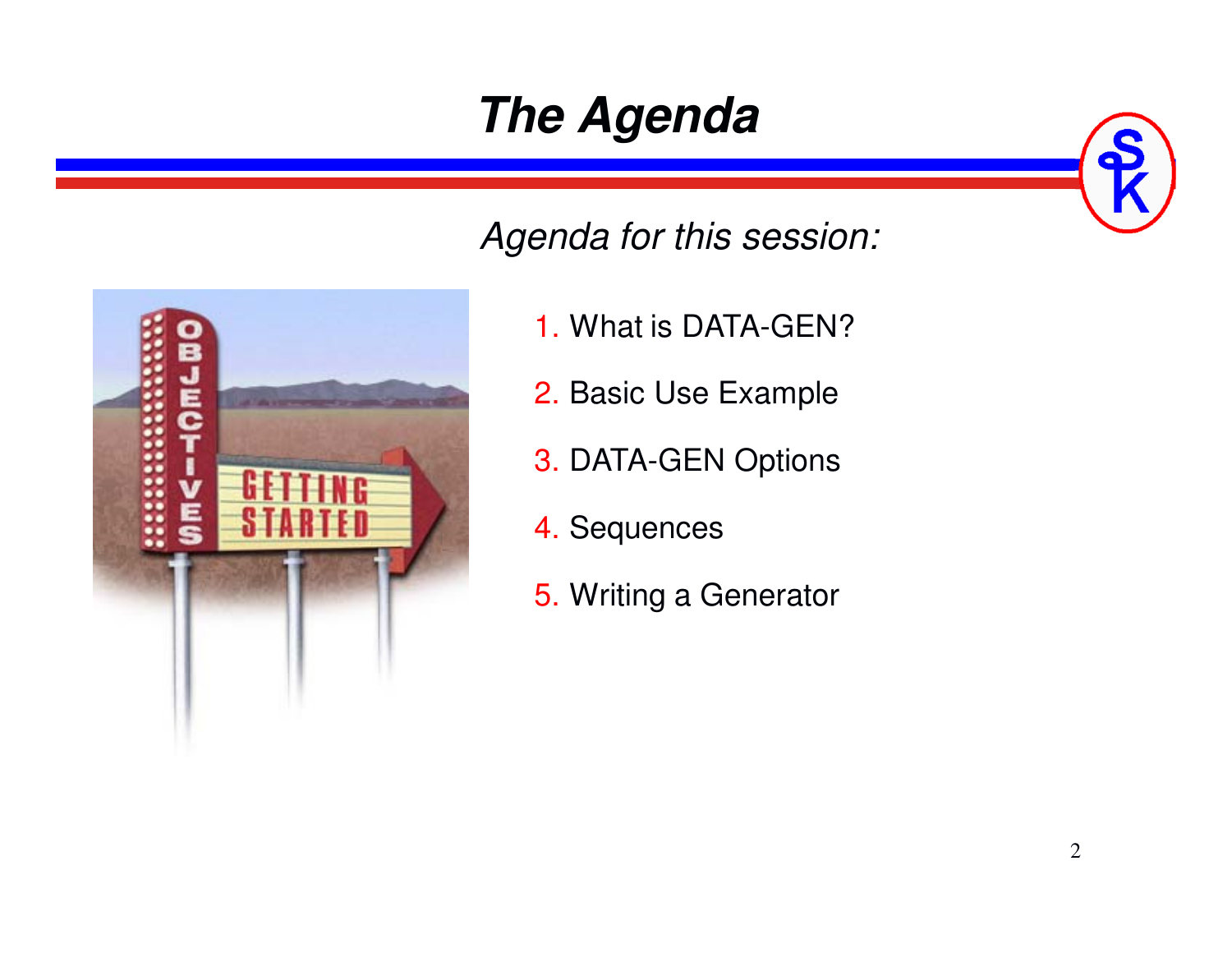

- • 2006: XML-INTO (and XML-SAX) were added to enable reading XML documents.
	- People ask, "good for reading, but how do we write XML?"
- • 2009, 2011: Various XML-INTO enhancements
	- People ask, "what about other document types? JSON-INTO? What about YAML, CSV, JSON, XDR, Property List, Pickle, OpenDDL, protobuf, OGDL, KMIP, FHIR, Feather, Arrow, EDN, CDR, Coifer, CBOR, Candle, Bond, Bencode, D-Bus, ASN.1, HOCON, MessagePack, SCaViS, Smile, Thrift, VPack?
- • 2018: DATA-INTO was added, its like XML-INTO but you can get (or write) different "drivers" for different document formats. Most commonly JSON.
	- People ask, "how do we write XML and JSON?"
- • 2019: DATA-GEN: Like DATA-INTO, but for generating (writing) rather than reading!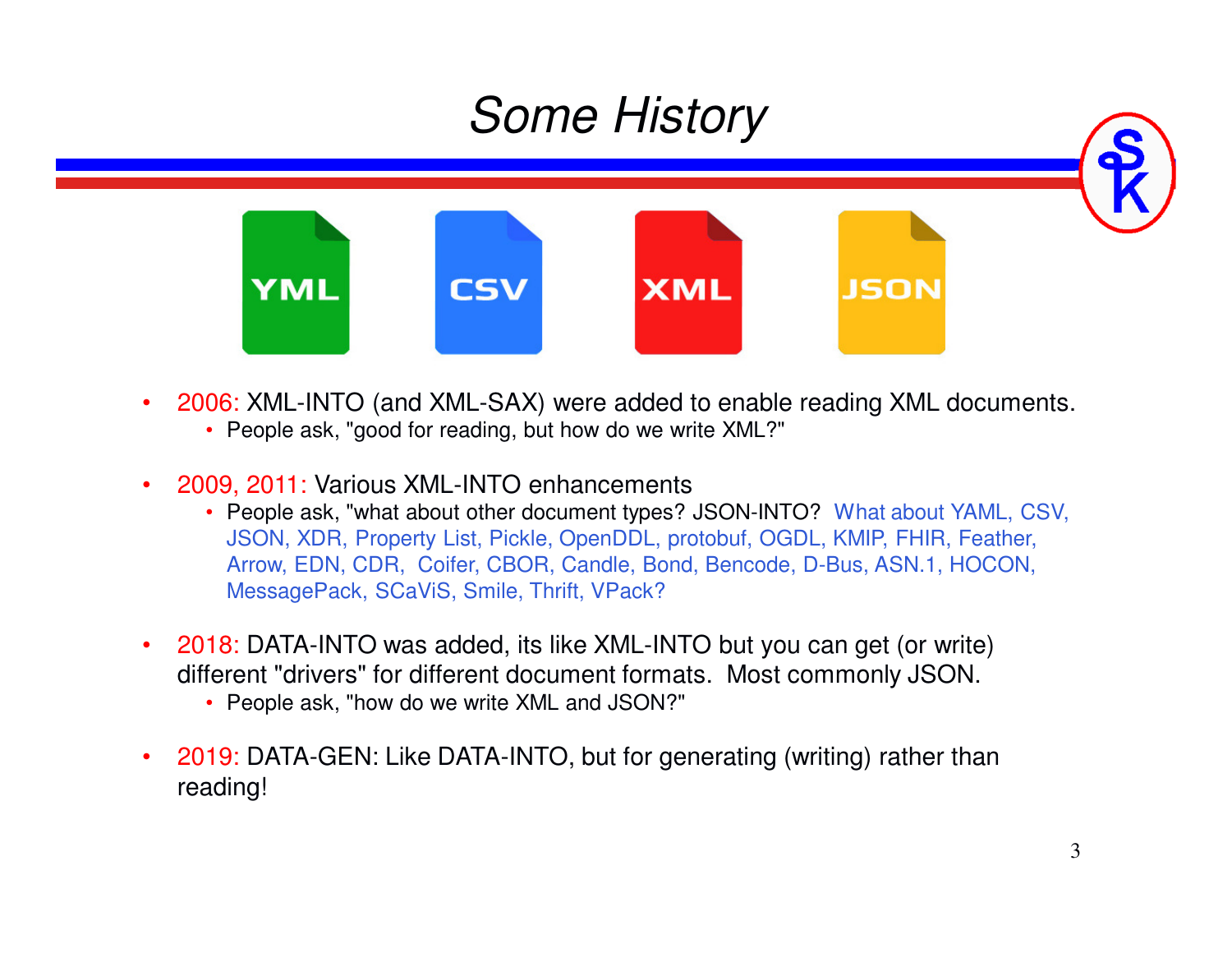### **Opcode Syntax**

DATA-GEN *source-variable* %DATA(*result {*: *options}*) %GEN(*generator {*: *options}*);

- • source-variable: RPG variable (usually a data structure) to generate the structured document from.
- • result: Specifies the result variable, either as a character variable (default) or as an IFS pathname to write to.
- • result options: Space-separated list of options that control how RPG transfers data from your source variable into the result (more to come!)
- • generator: Third-party program or service program that will generate the document. The generator is what determines the format of the document you're generating.
- • generator options: Character literal or RPG variable that contains options used by the generator. The format of this variable is defined by the generator program and will be different for each generator you use.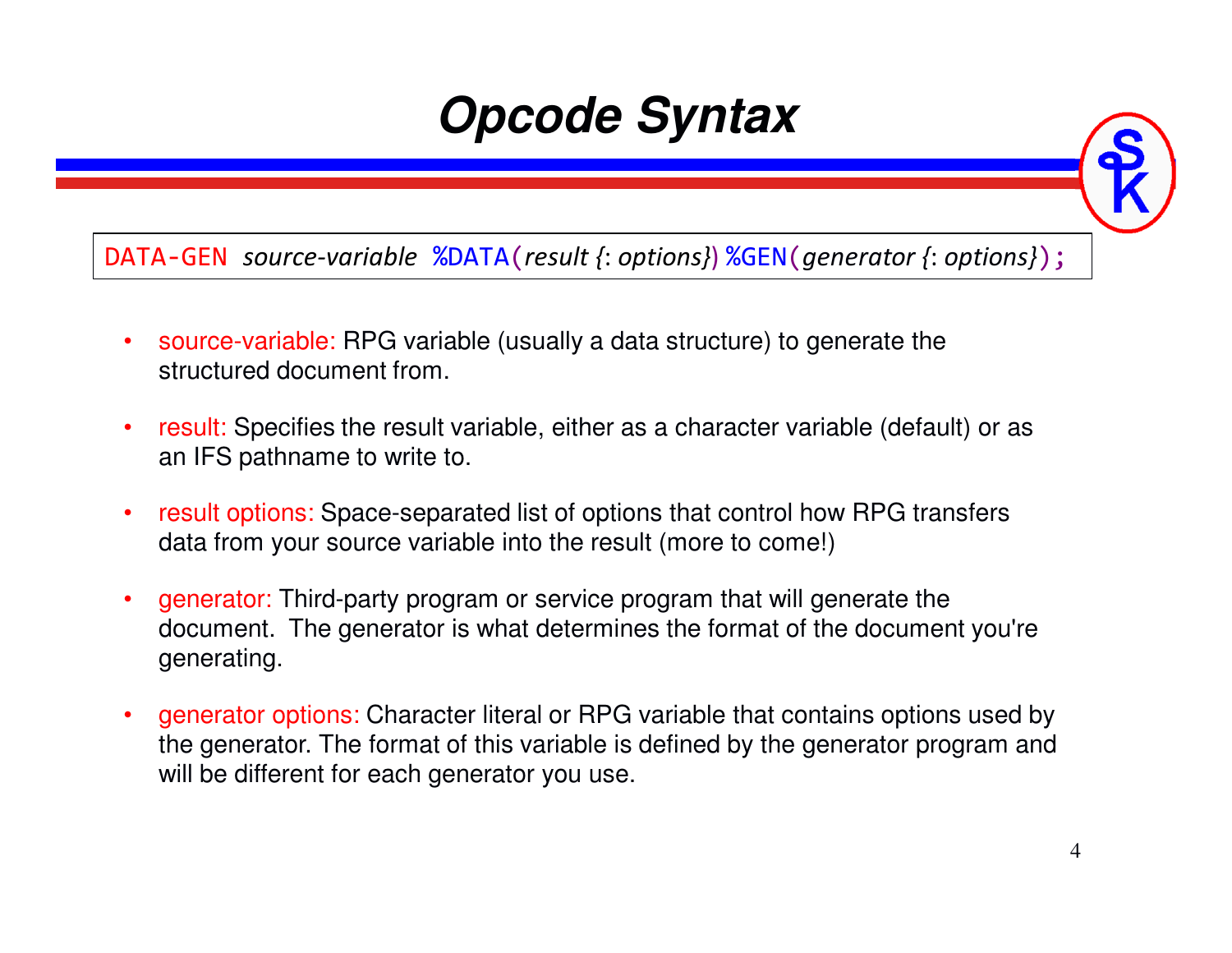### **Alternate Syntax**

DATA-GEN *\*START|\*END* %DATA(*result {*: *options}*) %GEN(*generator {*: *options}*);

- •\*START: Used for starting a sequence of related DATA-GEN calls.
- •\*END: Used to end a sequence of related DATA-GEN calls

This syntax is used together with the syntax on the previous slide. You can use this to create a group of DATA-GEN calls that are used together to generate a single document.

For example, if reading a database table via SQL cursor, you may wish to start a document, then add one row at a time to structured document in a loop. To do that, use \*START before the loop, a source variable inside the loop, and \*END after the loop. The combined calls to DATA-GEN will be treated as a single document.

*...more about this later, after I've shown you the basics...*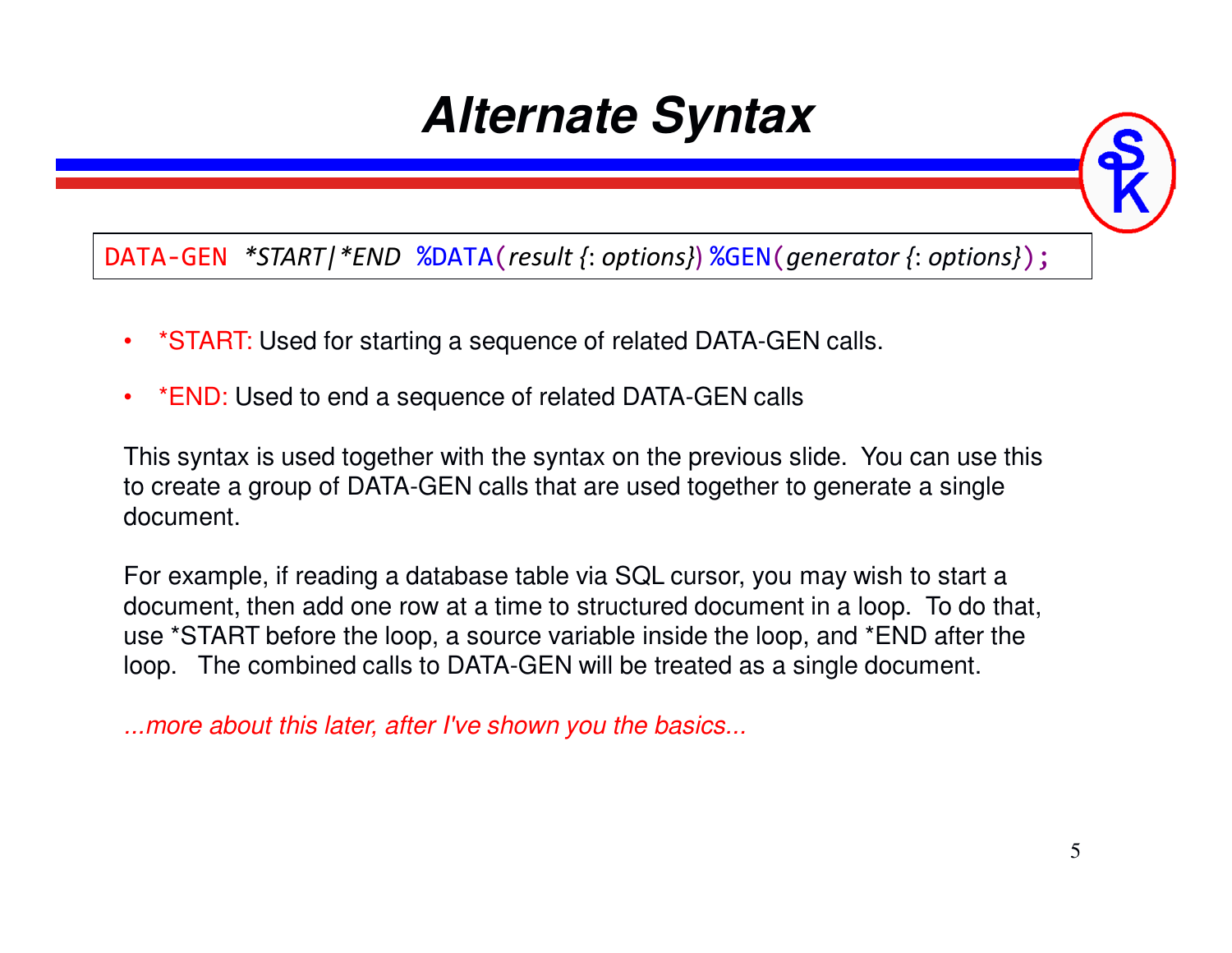### **Basic Example**

Concept: Convert an RPG variable (usually a data structure) into a structured format, such as a JSON document.

```
dcl-ds address qualified;
  name varchar(30) inz('Scott Klement');
  street varchar(30) inz('8825 S Howell Avenue Ste 301');
  city varchar(20) inz('Oak Creek');
  state char(2) inz('WI');
  postal varchar(10) inz('53154');
end-ds;dcl-s Json varchar(1000);
```
DATA-GEN address %DATA(Json) %GEN('YAJLDTAGEN');

```
\{"name": "Scott Klement",
"street": "8825 S Howell Avenue Ste 301","city": "Oak Creek","state": "WI",
"postal": "53154"}
```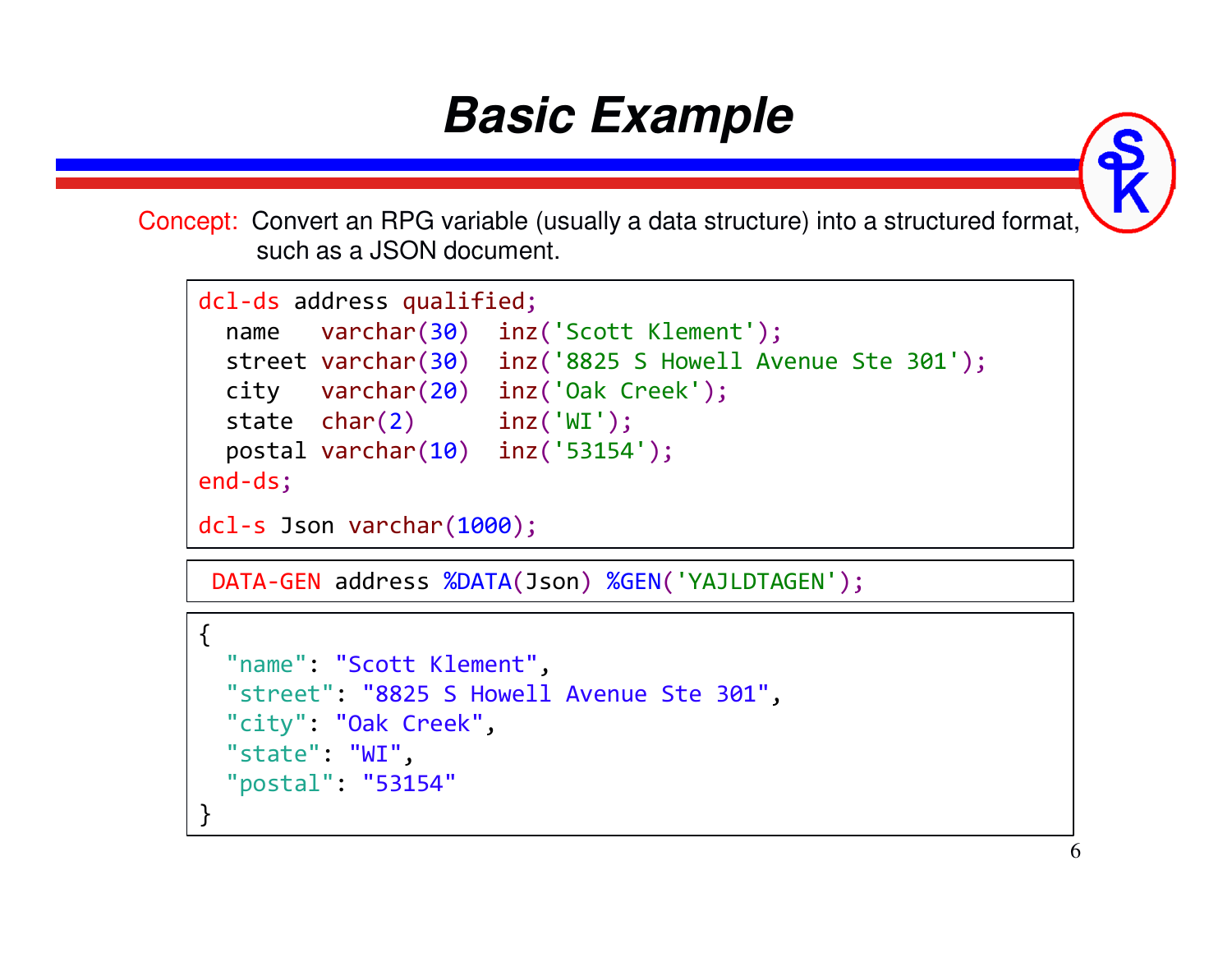

DATA-GEN was:

- •added to RPG in November 2019 (via PTF)
- •available 7.3 and 7.4 via PTFs
- Future releases (those after 7.4) will include it at GA•

*NOTE: Like all RPG features released after March 2008, it will show up as a syntax error in SEU. SEU is no longer viable for anything but legacy work!!* 

PTF information can be found here:http://ibm.biz/fall 2019 rpg\_enhancements

Installing support for DATA-GEN will include/update the QOAR library with copybooks and sample programs from IBM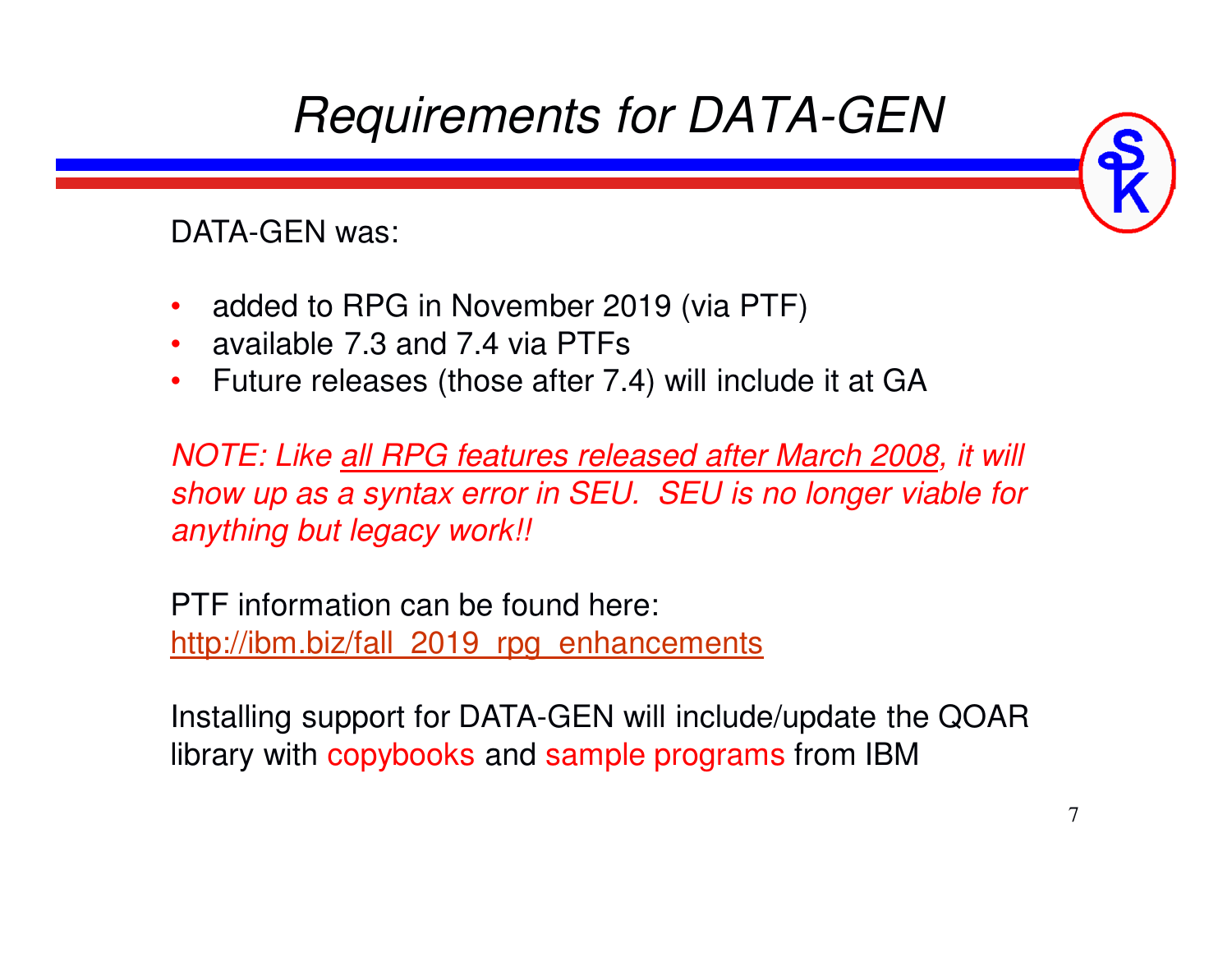

*The Following Examples Use JSON*

# {JSCN}

Currently, JSON is the most widely used format in REST APIs (web services)

- •It has displaced XML
- Also the most popular use of DATA-GEN and DATA-INTO•

Since JSON is so popular I will use it as an example for this presentation.

- • YAJL is an open source JSON tool from by Lloyd Hillael. It is both very fast and very popular.
- •• Scott provides a YAJLDTAGEN generator (for the %GEN BIF) as part of the YAJL download from his web site
- But, do remember that DATA-GEN is not limited to JSON, it can be used for •any format so long as you can find/buy/write a generator program for that format.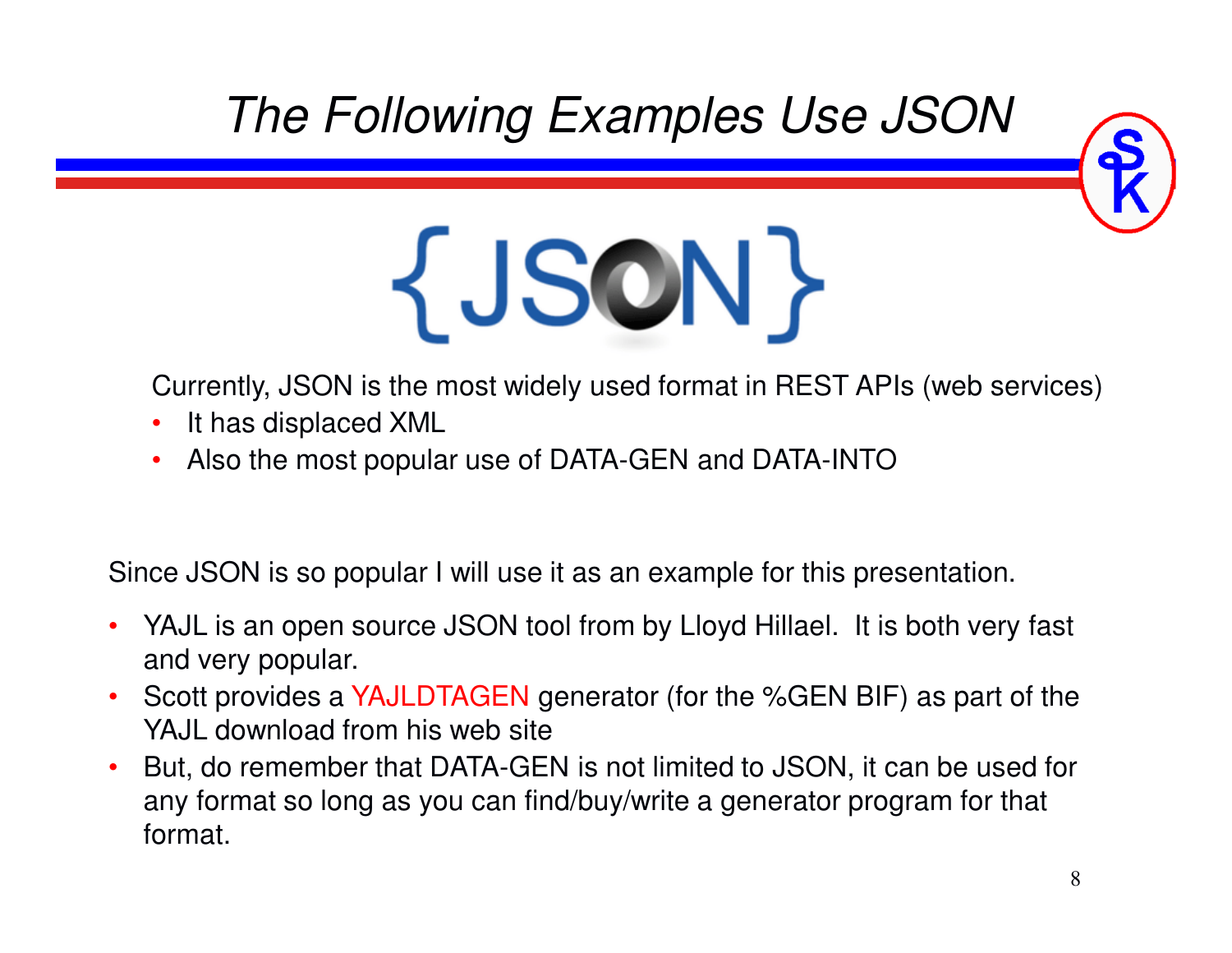### *JSON Syntax*



# {JSON}

JSON is a subset of the JavaScript programming language used to represent data in JavaScript variables.

- •Quoted strings represent character variables.
- •Numeric literals represent numeric variables
- Special (unquoted) values of true or false represent boolean ("indicator") •
- •The [ ] characters represent an array elements are separated by commas.
- • The { } characters represent an object (which is a data structure in RPG), with subfield names separated by their values by a colon, and subfields separated from subsequent subfields by a comma.

*With that in mind, lets see that basic example again...*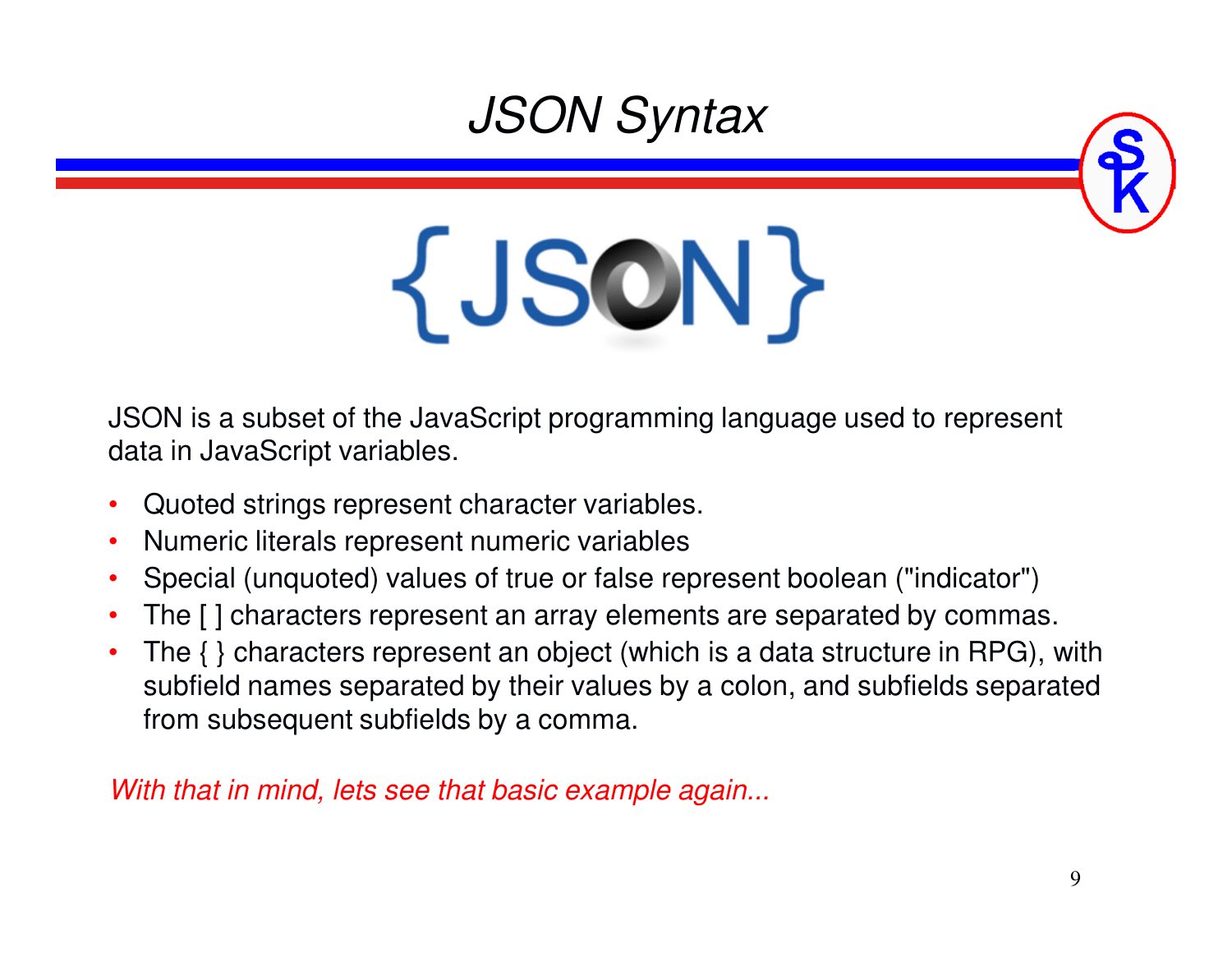### **Basic Example -- Revisited**



- The { } characters represent the start/end of an object, which equivalent to an RPG data structure (represented by dcl-ds/end-ds in free format)
- $\bullet$ The JSON subfield names are copied directly from the DS subfield names
- The values are determined by the RPG subfield contents.

```
{"name": "Scott Klement",
"street": "8825 S Howell Avenue Ste 301","city": "Oak Creek","state": "WI",
"postal": "53154"}<br>}
```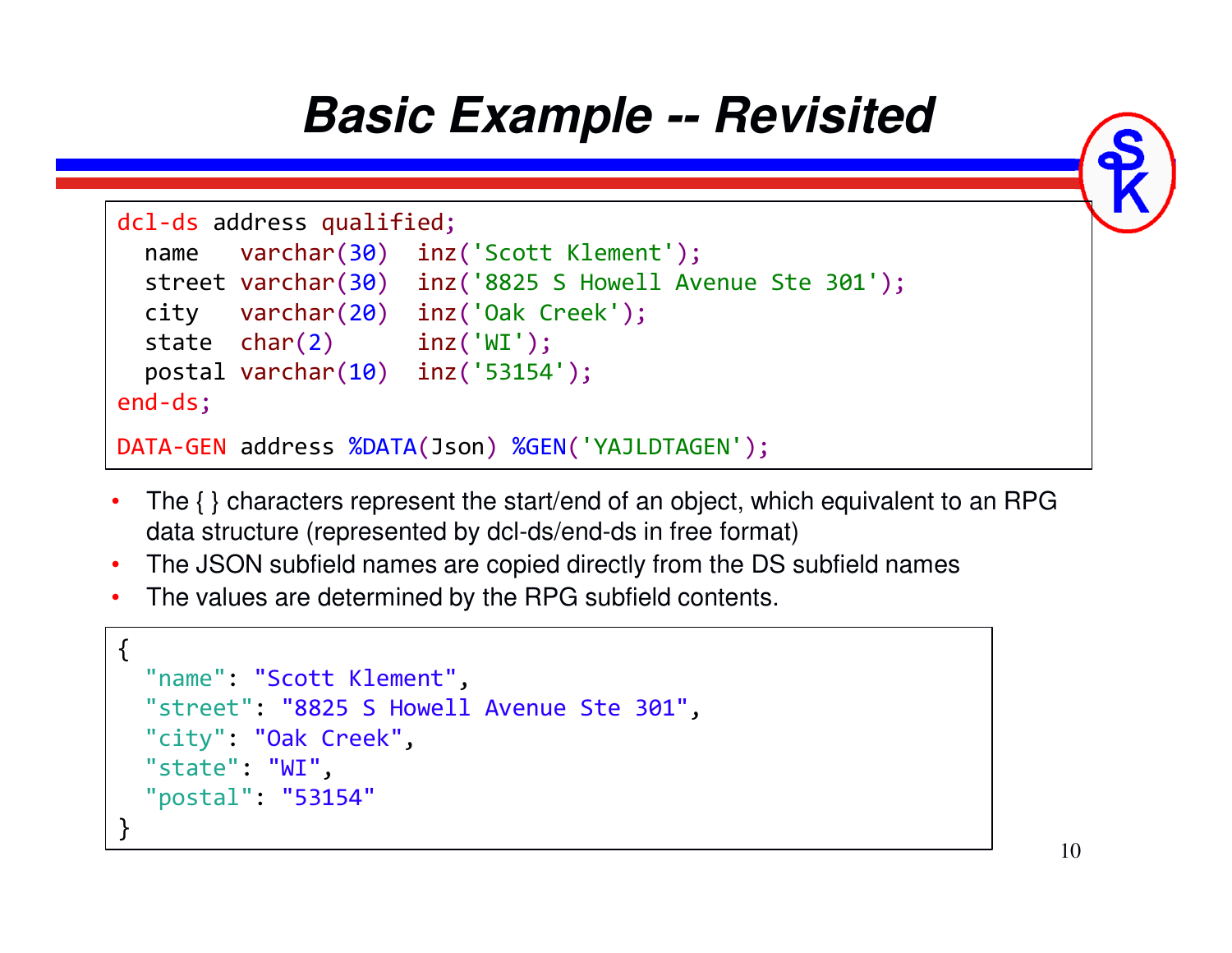# *%DATA Options Summary*

*Summary of the different options for the %DATA built-in function (BIF) –more detail on each is coming up...*

- •• doc – controls where the document is generated string (default) or file.
- •• trim – remove extra blanks from strings
- •• countprefix – control the number of specified elements generated
- •• fileccsid – specifies the CCSID when creating an output file
- •name – specifies the name of the top-level element (for document)
- •output – should the output variable/file be cleared? Or appended?
- •• renameprefix – lets you specify variables containing alternate names for subfields.

%DATA(myStmf:'put options here')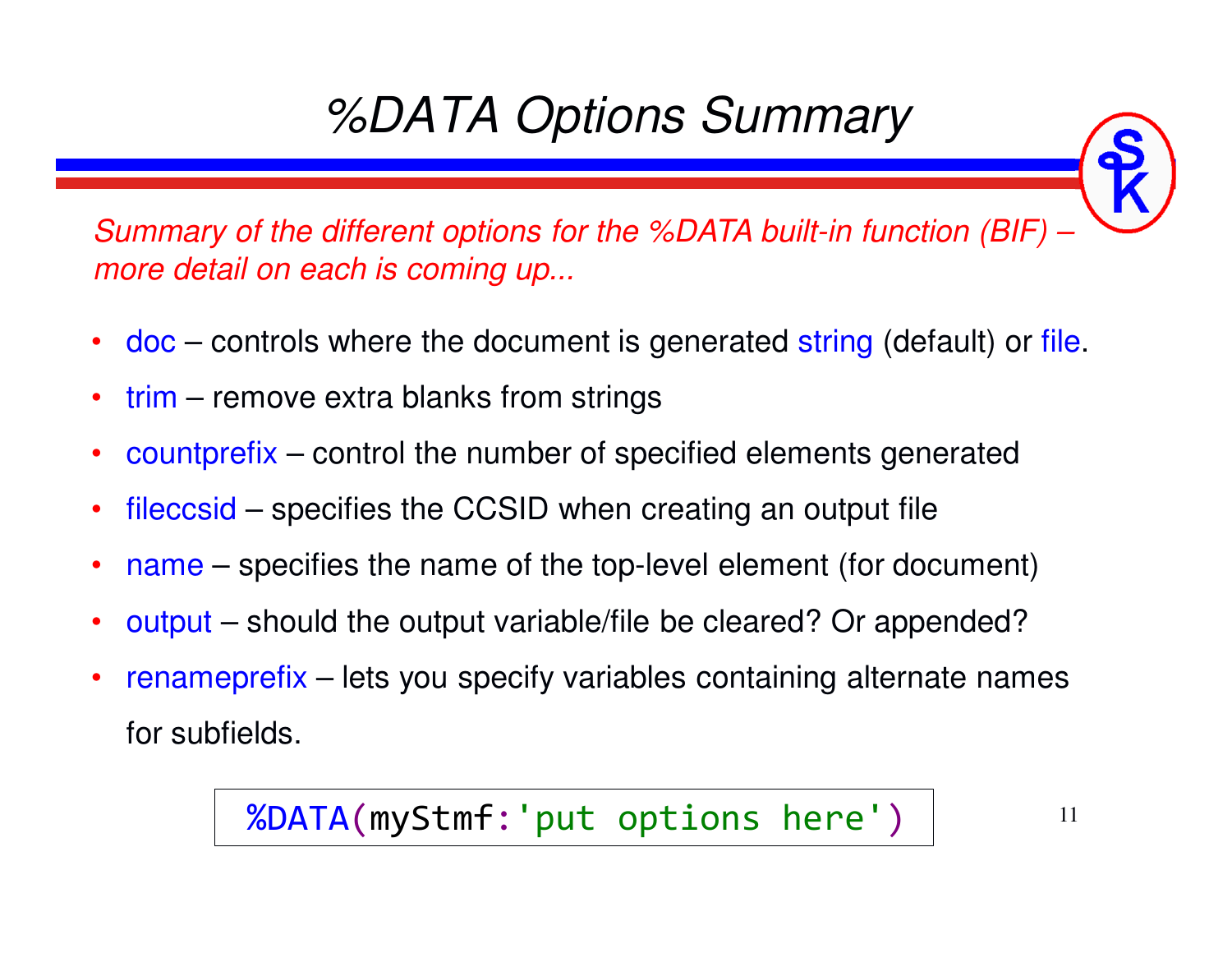# *DOC Option*

The default is doc=string (generate results into a string)

doc=file tells DATA-GEN to write results to the IFS. The first parameter to %DATA is now the IFS path name.

Imagine the "address" example (our basic example) written to an IFS file named /home/scott/address.json

myStmf <sup>=</sup> '/home/scott/address.json';

data-into address %DATA(myStmf:'doc=file') %GEN('YAJLDTAGEN');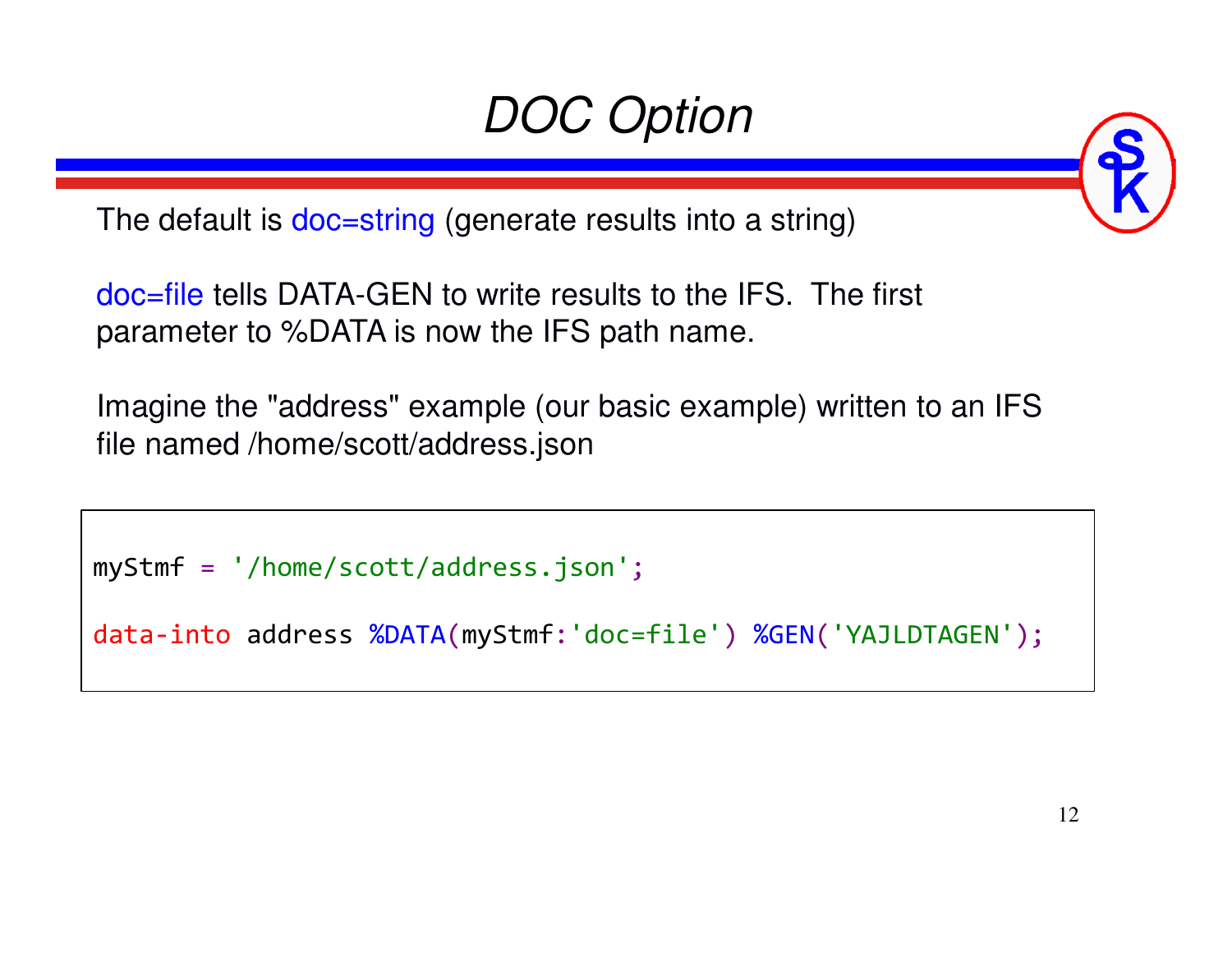# *TRIM Option*

trim=all (default)

- •both leading and trailing blanks are removed from each string
- •strings of interior blanks are reduced to a single blank

#### trim=none

- no blanks are removed •
- •performs the fastest

```
dcl-ds testme qualified;
  city char(20) inz('Oak Creek');
  state char(2) inz('WI');
  postal char(10) inz('53154');
end-ds;// {"city":"Oak Creek","state":"WI","postal":"53154"}
data-gen testme %data('trimAll.json': 'doc=file trim=all')
               %gen('YAJLDTAGEN');// {"city":"Oak Creek ","state":"WI","postal":"53154 "}data-gen testme %data('trimNone.json': 'doc=file trim=none')
                %gen('YAJLDTAGEN');
```
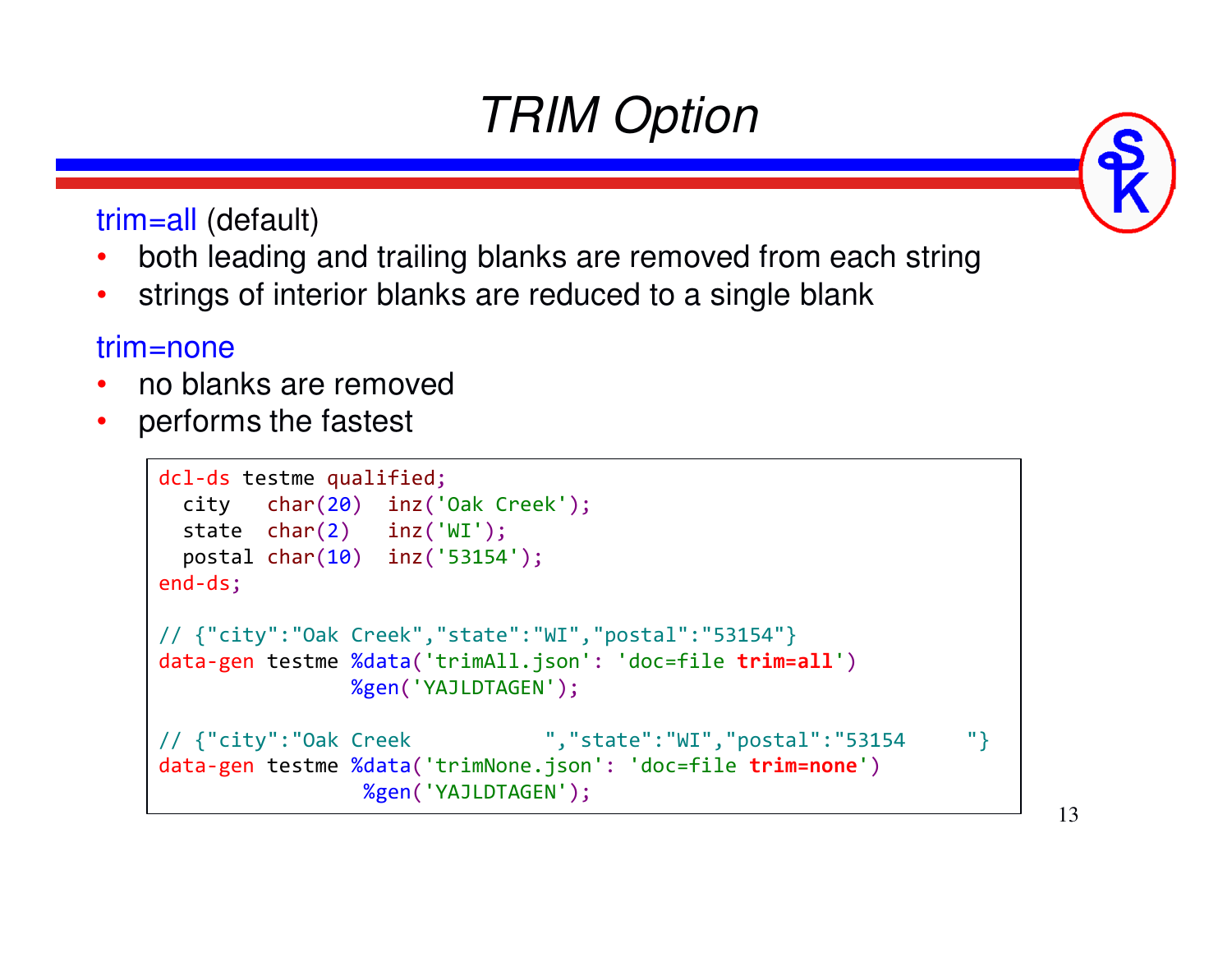# *CountPrefix Option (1 of 3)*

CountPrefix creates a prefix. Fields that use the prefix can be used to set the number (or "count") of an element to generate.

To understand, imagine you receive the following "statement.json" file from a vendor. It is a statement, telling what you owe for a given month.

```
\mathcal{L}"customer": 5406,
"stmtDate": "2018-10-05",
"startDate": "2018-09-01","endDate": "2018-09-30","total": 6600.00,"invoices": [
{ "invoice": "99001", "amount": 1000.00, "date": "2018-09-14" },
     { "invoice": "99309", "amount": 1500.00, "date": "2018-09-18" },
     { "invoice": "99447", "amount": 500.00, "date": "2018-09-23" },
     { "invoice": "99764", "amount": 3600.00, "date": "2018-09-14"}]}
```
Now imagine the RPG code needed to generate this….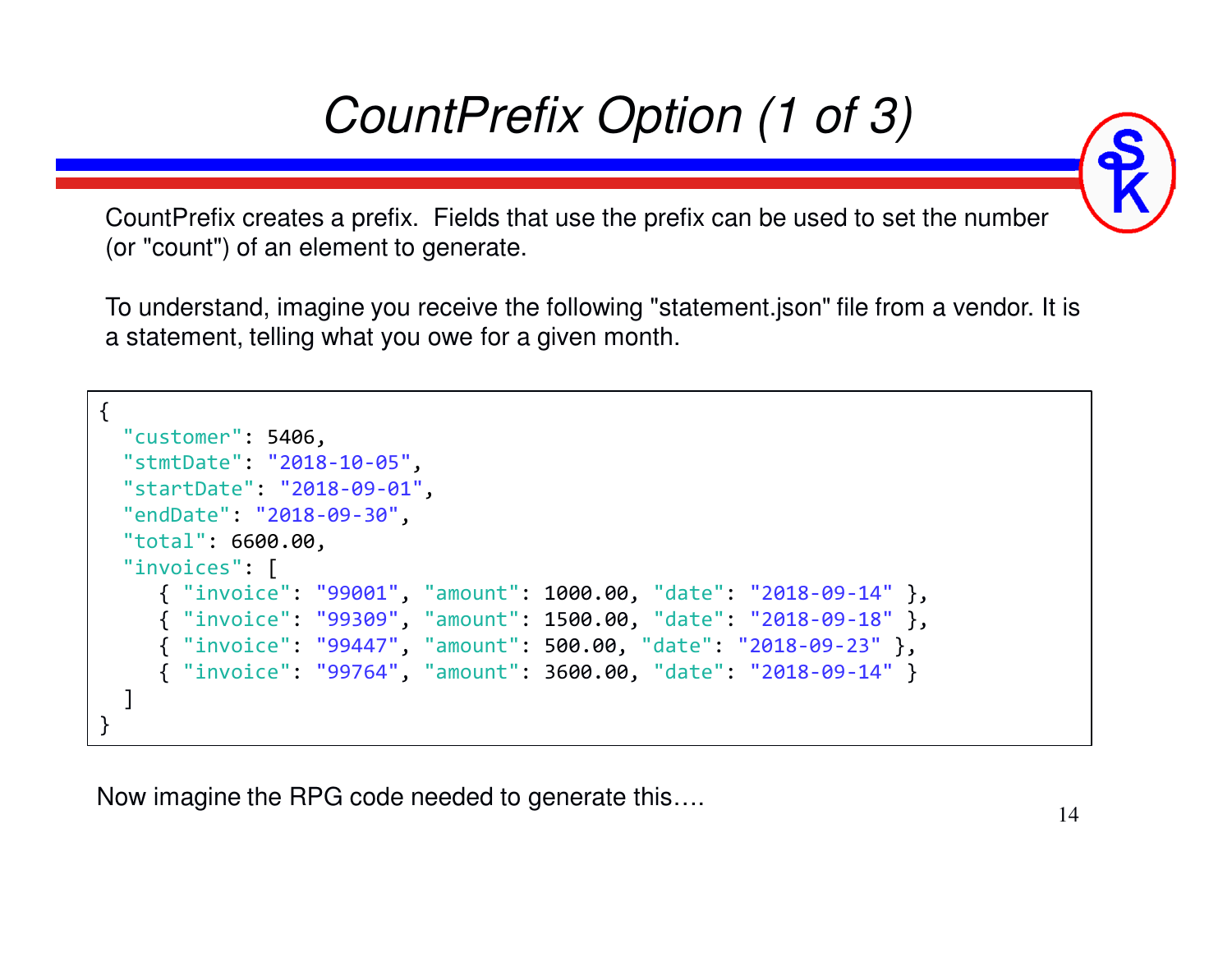# *CountPrefix Option (2 of 3)*

Example: countprefix=total, then total XYZ is the number of XYZ elements to generate.

Or, for the statement/invoice list:

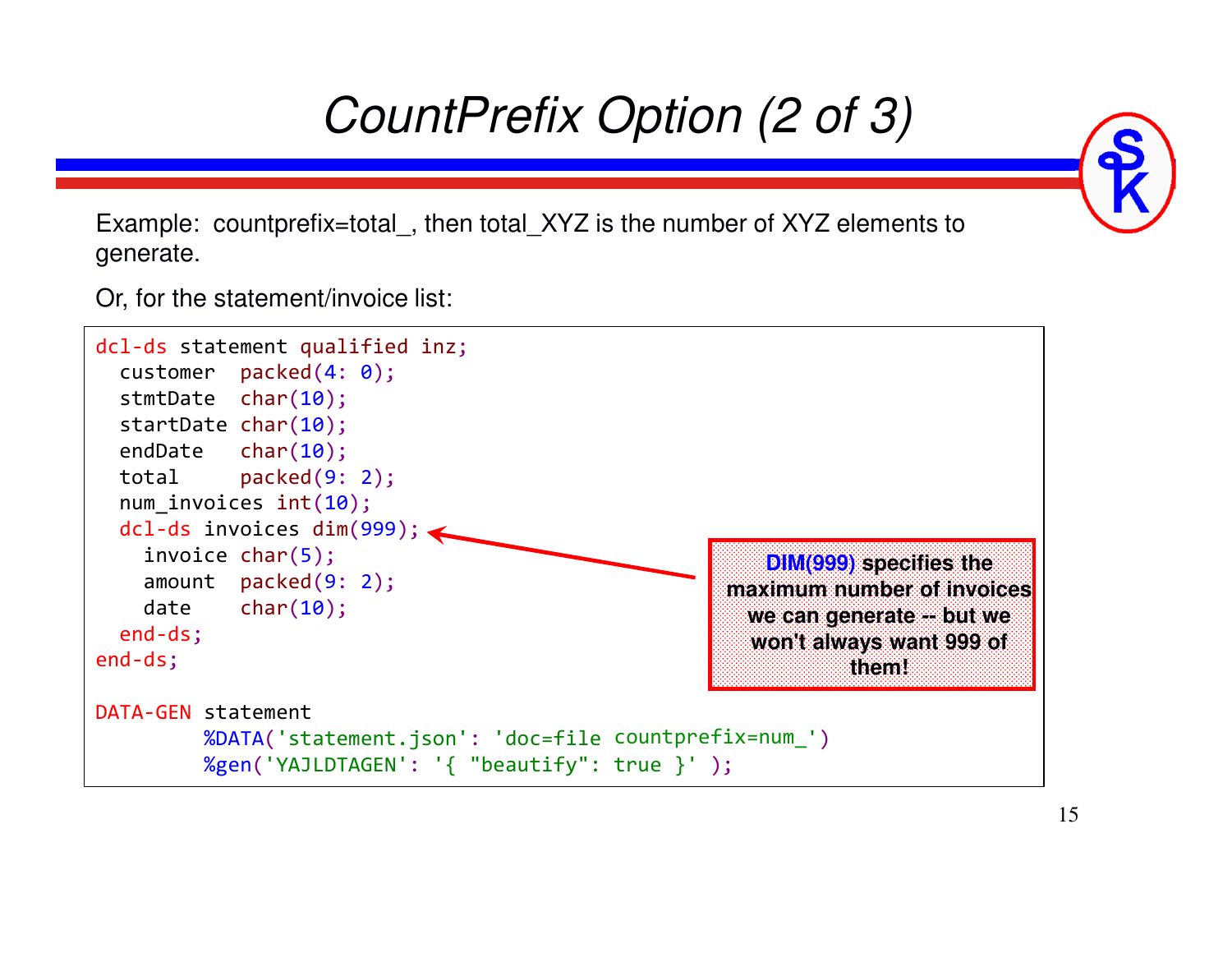# *CountPrefix With a Zero Count*



You can also use CountPrefix with a 0 count if you want to omit an element completely.

```
dcl-ds response qualified;
  success ind;
num_errorMsg int(10);
   errorMsg varchar(100);
end-ds;\mathsf{response}.\mathsf{success} = \mathsf{*on}; \quad \quad \quad \text{/} \text{/} \text{ or } \mathsf{*OFF} \text{ for } \text{'false'}.<code>response.num_errorMsg</code> = 0; \qquad // or 1 if message needed
// {"success":true} or {"success":false, "errorMsg": "message"}data-gen response %data('errMsg.json': 'doc=file countprefix=num_')
                       %gen('YAJLDTAGEN');
```
In this example, the errorMsg field is not written to the document at all, because the num\_errorMsg field is 0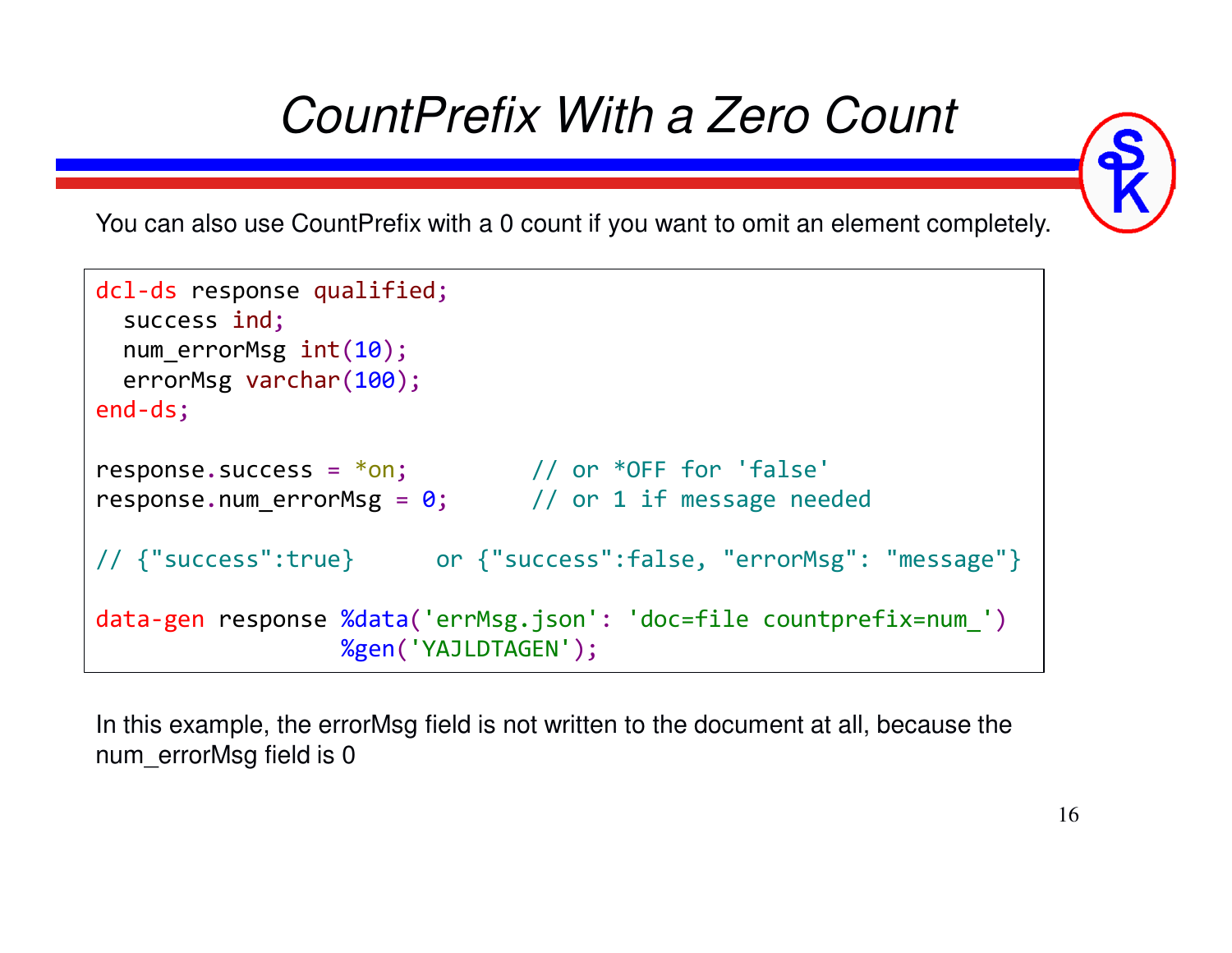# *FILECCSID Option*

Specifies the CCSID that is used to create the output IFS file if it does not already exist.

fileccsid=utf8 (default)

•File is created as UTF-8 (CCSID 1208)

fileccsid=utf16

- File is created as UTF-16 (CCSID 1200) •fileccsid=job
- File is created in the job CCSID, or job default CCSID•fileccsid=*number*
- •File is created with the specified CCSID

```
myStmf = '/home/scott/address.json';
DATA-GEN address %DATA(myStmf:'doc=file fileccsid=utf16')
                 %GEN('YAJLDTAGEN');
```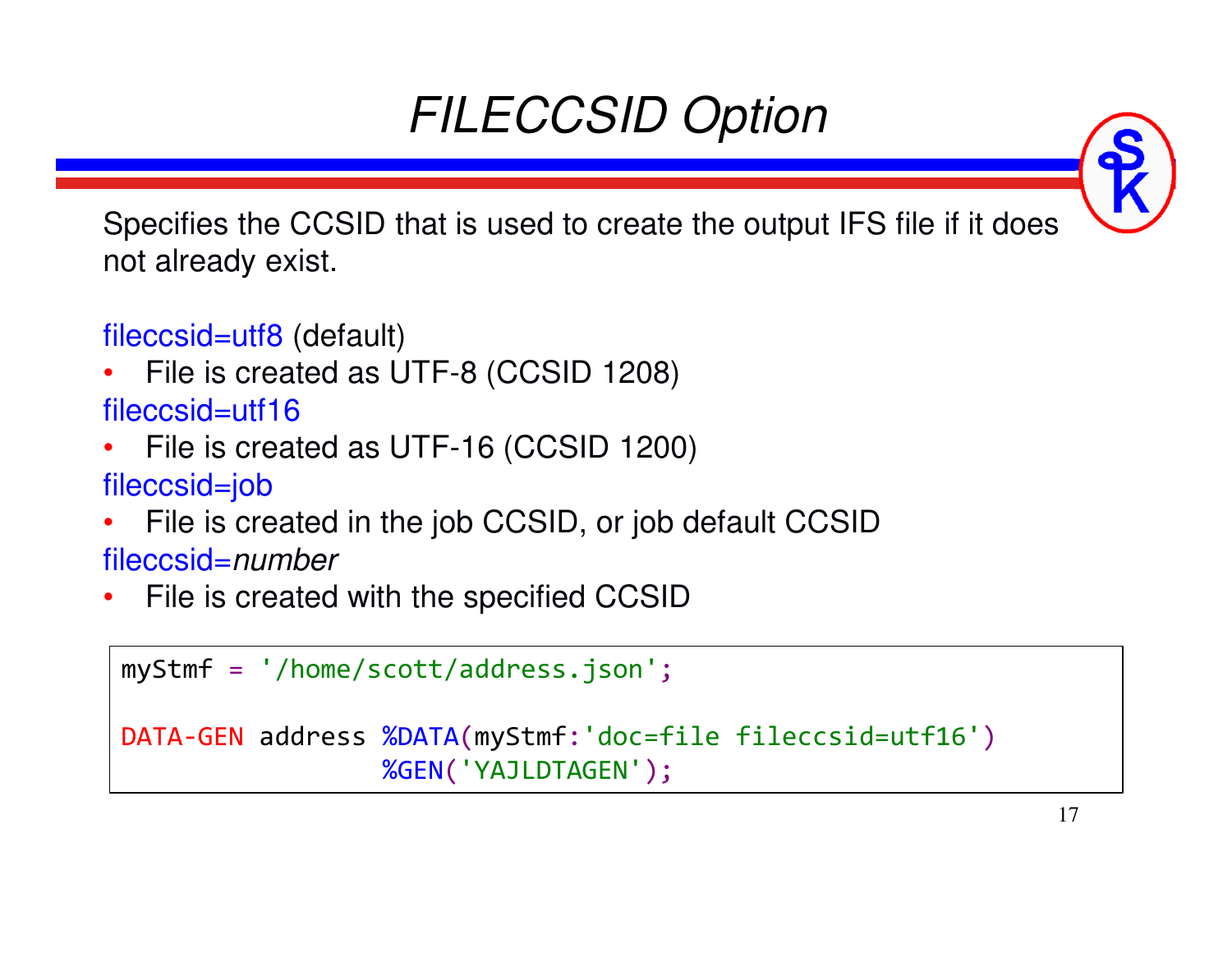# *NAME Option*

Controls the name assigned to the top-level element in the generator

name=(same as variable) (default)

•By default, the generator is given the name of your variable

name=(specified value)

•You can specify an alternate value

```
dcl-ds rec qualified;
  number char(4);
amount packed(9: 2);
end-ds;data-gen rec %data('nameopt.json'
                  : 'doc=file name=invoice output=continue')
             %gen('YAJLDTAGEN');
```
Example: Without the name option, it would generate a structure named 'rec' with fields named number/amount. But, due to name, it will be a structure named 'invoice'.

18*NOTE: Top-level JSON elements don't normally have a name, but this can be useful in a sequence (more later)*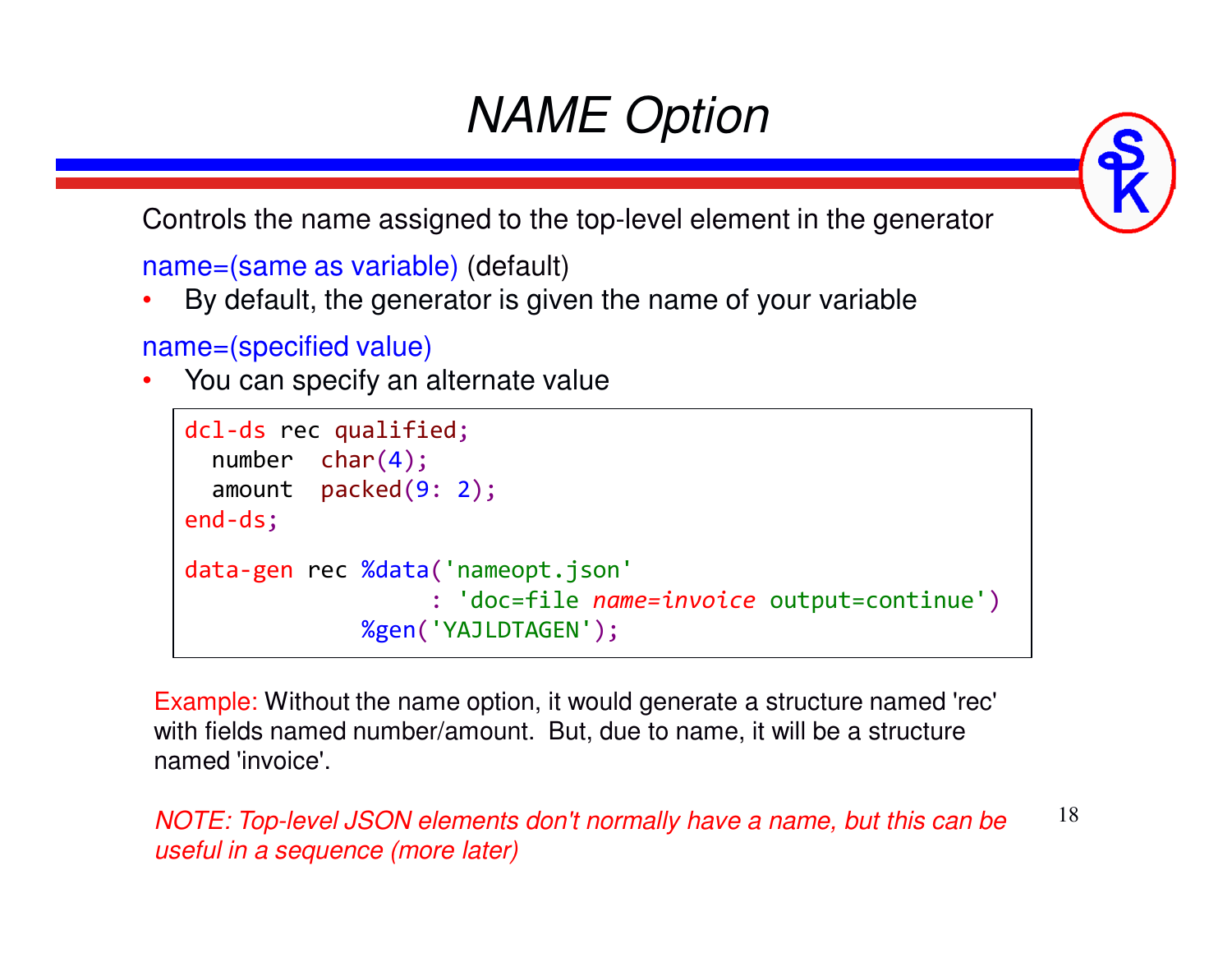# *OUTPUT Option*

output=clear (default -- except with \*END sequence)

 Output file or variable is cleared before generating data. •

#### output=append

 Output file or variable is appended to. •

#### output=continue (default for \*END)

- File was opened by a previous \*START, and should be continued•
- •Required for a variable in a multi-sequence call (more later)

|                     | data-gen *start %data('mydoc.json': 'doc=file output=clear')<br>%gen('YAJLDTAGEN'); |  |
|---------------------|-------------------------------------------------------------------------------------|--|
| data-gen rec        | %data('mydoc.json': 'doc=file output=continue')<br>%gen('YAJLDTAGEN');              |  |
| $data$ -gen $*$ end | %data('mydoc.json': 'doc=file output=continue')<br>%gen('YAJLDTAGEN');              |  |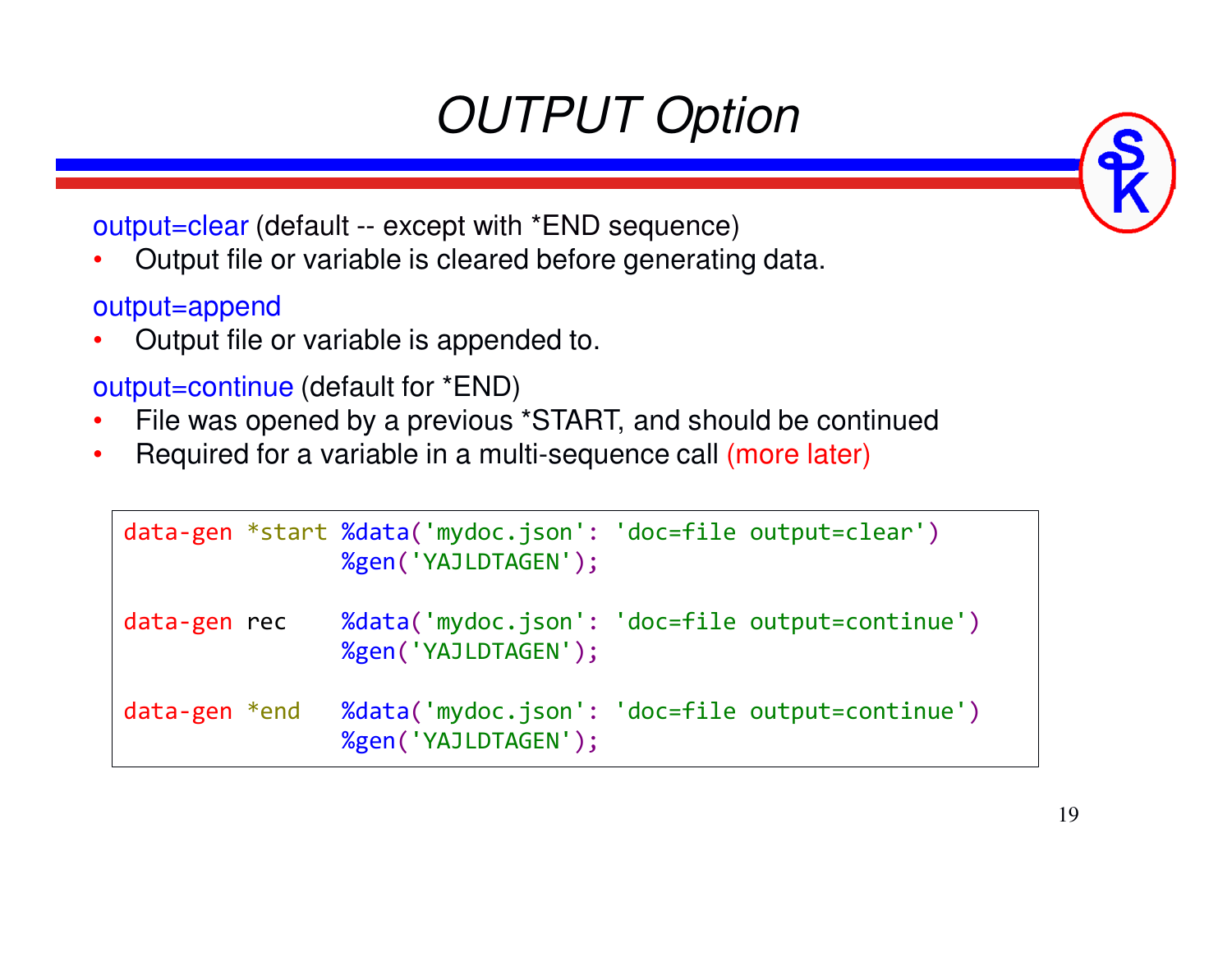# *RENAMEPREFIX Option*

Allows you to rename json elements. For example: Suppose you wanted to create the following:

```
{"customer": 5406,
"statement date": "2018-10-05","start date": "2018-09-01","end date": "2018-09-30",
"statement total": 6600.00,"invoices": [
{ "invoice": "99001", "amount": 1000.00, "date": "2018-09-14" },
        { "invoice": "99309", "amount": 1500.00, "date": "2018-09-18" },
        { "invoice": "99447", "amount": 500.00, "date": "2018-09-23" },
        { "invoice": "99764", "amount": 3600.00, "date": "2018-09-14"}]}
```
Its not possible to create an RPG variable named "statement name", "start date", "end date" or "statement total" because RPG variables cannot have spaces in them.

(There are similar concerns with punctuation symbols, diacritics, etc.)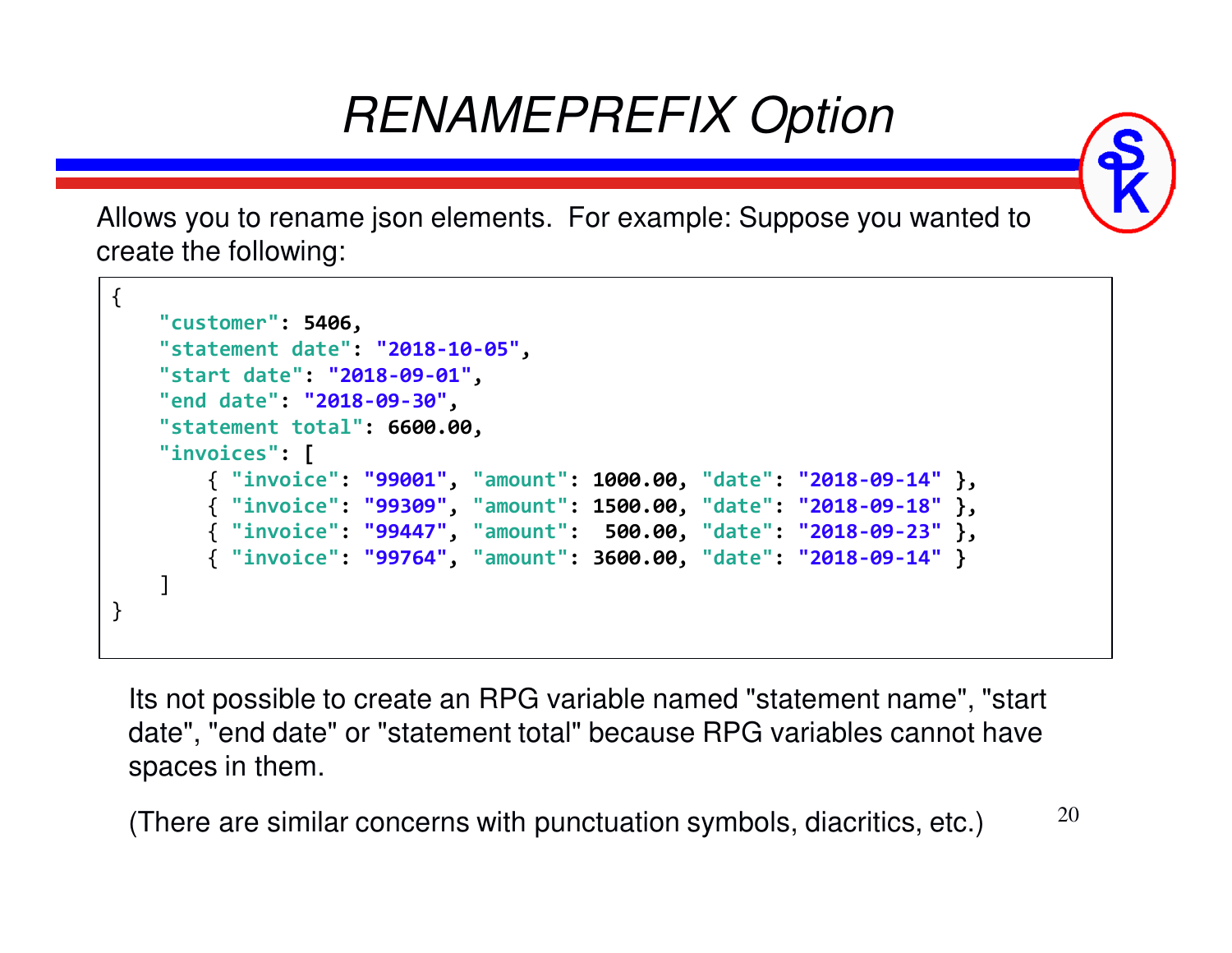# *RENAMEPREFIX Option*

The RENAMEPREFIX option lets you define fields that start with the prefix and correspond to the names of the elements. These are used to rename the output field names.

```
21an alternative name dcl-ds statement qualified inz; \frac{1}{2} // {
  customer packed(4: 0);
                                                                // "customer": {number},<br>// "statement date": "{s
  stmtDate char(10);
                                                                // "statement date": "{string}",<br>// (renames stmtDate)
   name_stmtDate varchar(50) inz('statement date'); // (renames stmtDate)
  startDate char(10);
                                                                // "start date": "{string}",<br>// (renames startDate)
   name_startDate varchar(50) inz('start date'); // (renames startDate)
  endDatechar(10);<br>ate varchar(50) inc('end date'); // "end date": "{string}",
  name endDate varchar(50)
                                   \text{inz}(\text{'end date'}); //
  total packed(9: 2);
                                                                       "statement total": {number},<br>(renames total)
  name_total_varchar(50)
                                   inz('statement total'); //<br>//
  num invoices int(10);
                                                                // (controls number of invoices)<br>// "invoices": [{
  dcl-ds invoices dim(999); // "invoices": [{
    invoice char(5); // "invoice": "{string}",
    amount packed(9: 2);
                                                                //    "amount": {number},<br>//    "date": "{string}"
    date char(10); // "date": "{string}"
  end-ds;; / / | }]
end-ds;\frac{1}{2} \frac{1}{2} \frac{1}{3} \frac{1}{4} \frac{1}{4} \frac{1}{3} \frac{1}{4} \frac{1}{4} \frac{1}{3} \frac{1}{4} \frac{1}{5} \frac{1}{2} \frac{1}{4} \frac{1}{2} \frac{1}{3} \frac{1}{4} \frac{1}{5} \frac{1}{2} \frac{1}{3} \frac{1}{4} \frac{1}{5} \frac{1}{2} DATA-GEN statement %DATA( 'statement.json'
                             : 'doc=file countprefix=num_ renameprefix=name_')
                       %gen('YAJLDTAGEN');Since the 
RenamePrefix is 
                                                                                           name_ any field that 
begins with name_ is for an element
```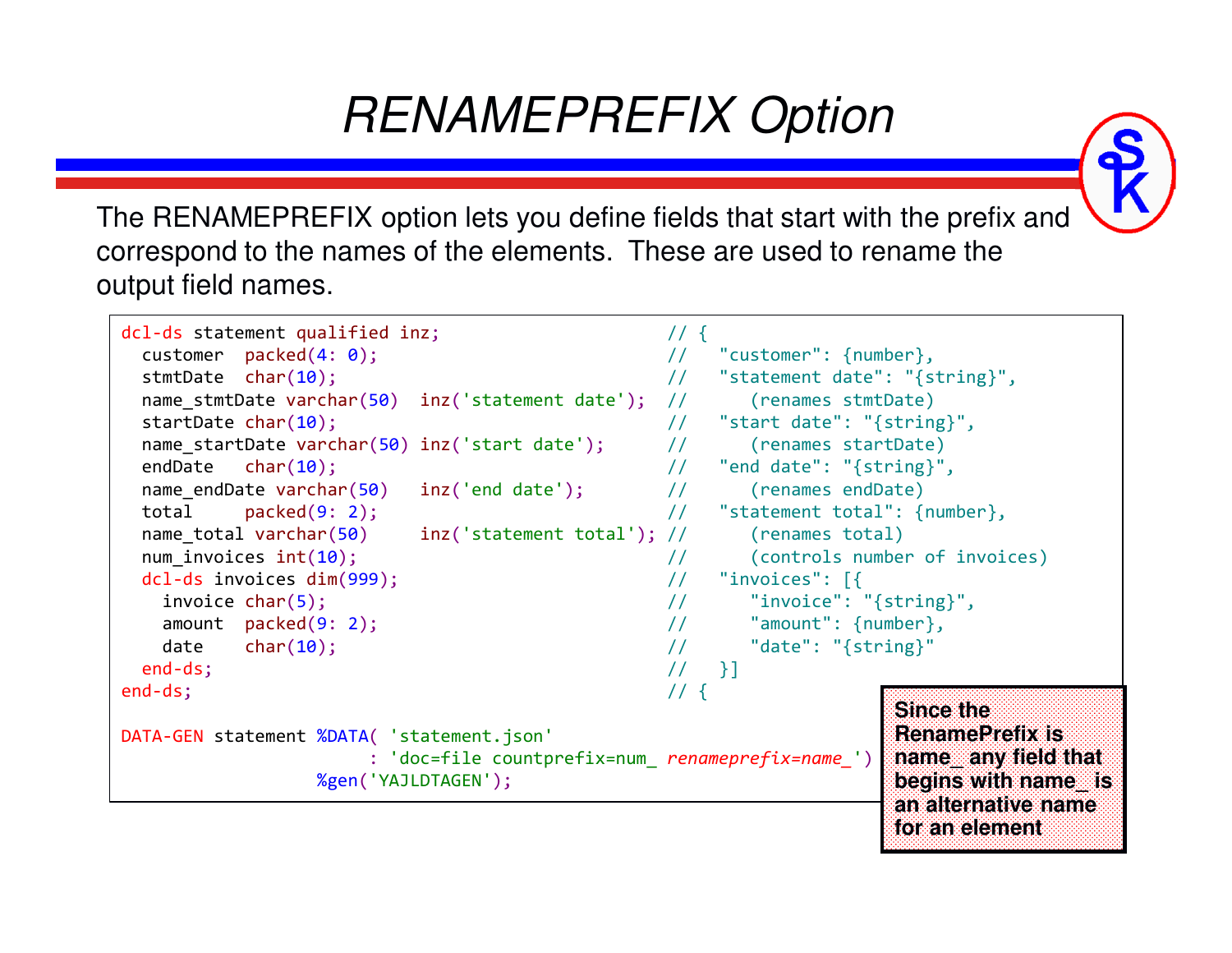# *%GEN Options*

Previous slides discussed the options for the %DATA BIF. Those were handled by RPG, but there's a second place for options handled by the generator program.

#### DATA-GEN variable %DATA(document [:options]) %GEN( *generator [:options]* );

Options on %GEN are handled by the 3rd-party generator program and will be different for every generator program you use!

#### *%GEN Options:*

- • Can be coded as a string literal. In this case, they are passed to the generator as a pointer to null-terminated (C-style) string.
- • Or can be an RPG variable. In this case, the generator gets a pointer to that variable.
- •By contrast, the %DATA options are always a character string.
- • It is up to the parser to determine the format of the generator options and what variable type(s) it will accept.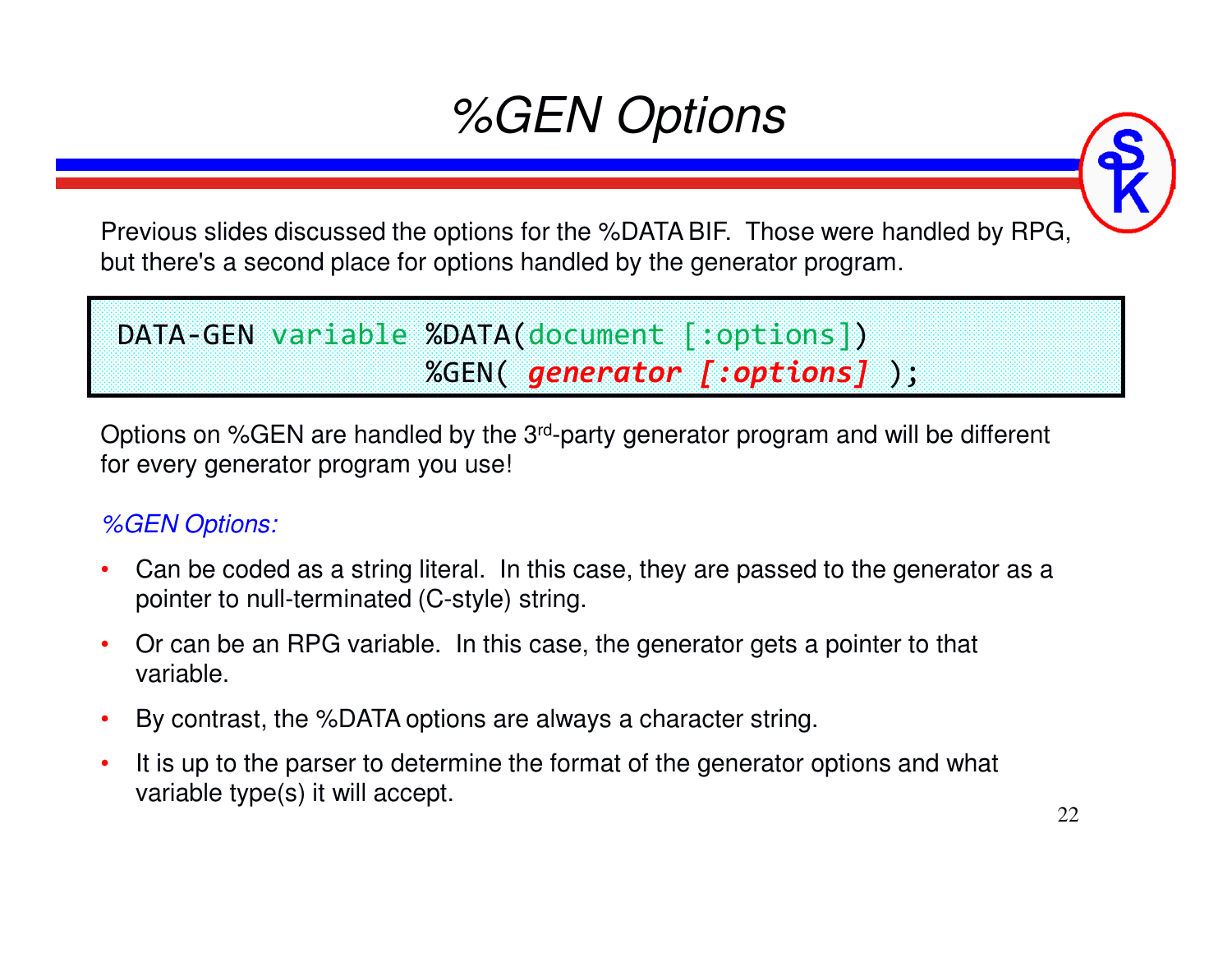# *YAJLDTAGEN %GEN Options*

YAJLDTAGEN expects:

- •%GEN options are passed as a small JSON document
- •• Must be a literal or an RPG character string variable
- •No options are required – *only specify the ones you need to use.*

YAJLDTAGENs options are:

- • $beautify = if true, the JSON is formatted with line feeds and indenting. (Default: false)$
- •escape solidus = if true, the / ("foreslash") character will be escaped. (Default: false)
- •write to stdout  $=$  if true, the output JSON is written to standard output, which is used with the IBM HTTP Server (powered by Apache) to make web services. (Default: false)
- http status = numeric status code sent to the HTTP server if write to stdout is true. (Default: 200) •
- • sequence type = when using DATA-GEN's \*START/\*END sequences, this controls whether the sequences are used to build an object vs an array. (Default: "object")

```
DATA-GEN statement %DATA(myJsonVar) 
                  %GEN( 'YAJLDTAGEN'
                      : '{ 
+"beautify": true, +\frac{1}{2} // default: false

"escape solidus": true, + // default: false
"write to stdout": true, + // default: false"http status": 200, + // default: 200
"sequence type: "array" + // default: "object"}');
```
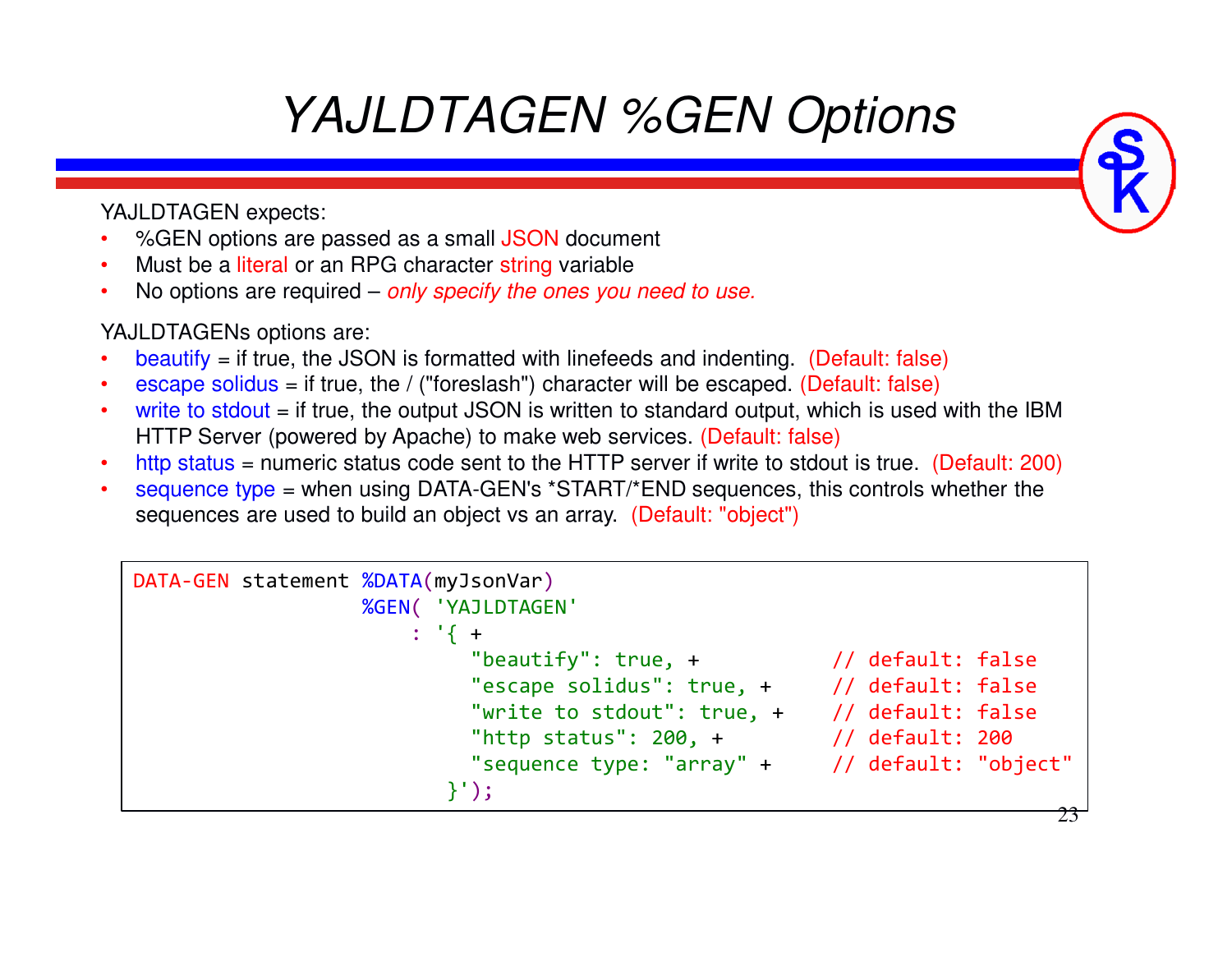# *Sequences*

Sequences allow you to split the document into smaller parts by calling DATA-GEN multiple times. This is ideal when building something from a database table, since it obviates the need to load all of the data into a big array before writing it.

```
data-gen *start %data('nameopt.json': 'doc=file')
                 %gen('YAJLDTAGEN');dow (some_condition);
   data-gen myDS %data('nameopt.json': 'doc=file output=continue')
                 %gen('YAJLDTAGEN');enddo;data-gen *end
                  *end %data('nameopt.json': 'doc=file')
                 %gen('YAJLDTAGEN');
```
To use sequences

- Start a sequence with the special value \*START in place of the RPG variable1)
- 2) Generate one or more variables into the sequence by calling DATA-GEN
- Finish the sequence with the special value \*END to close the file and finish 3)generating.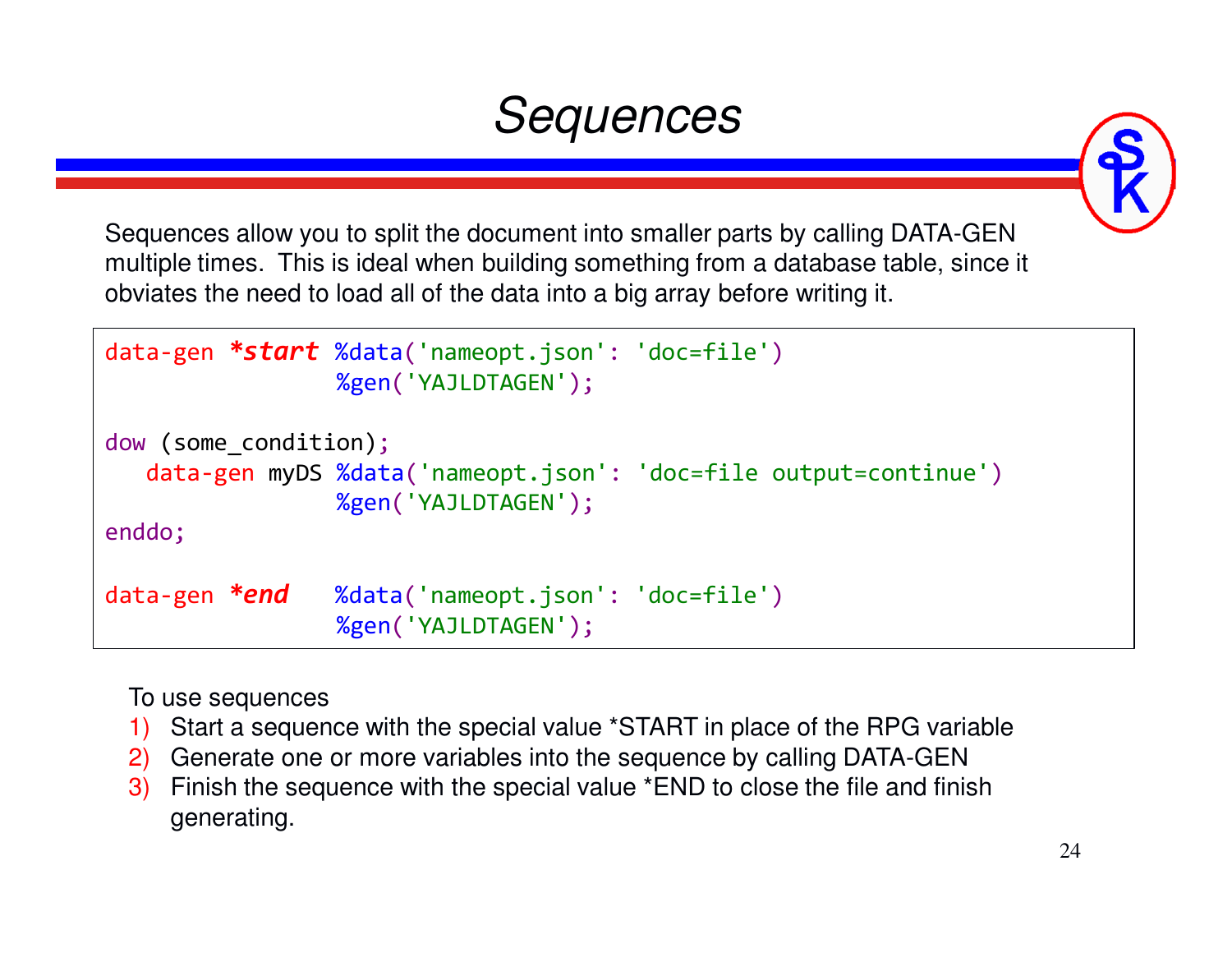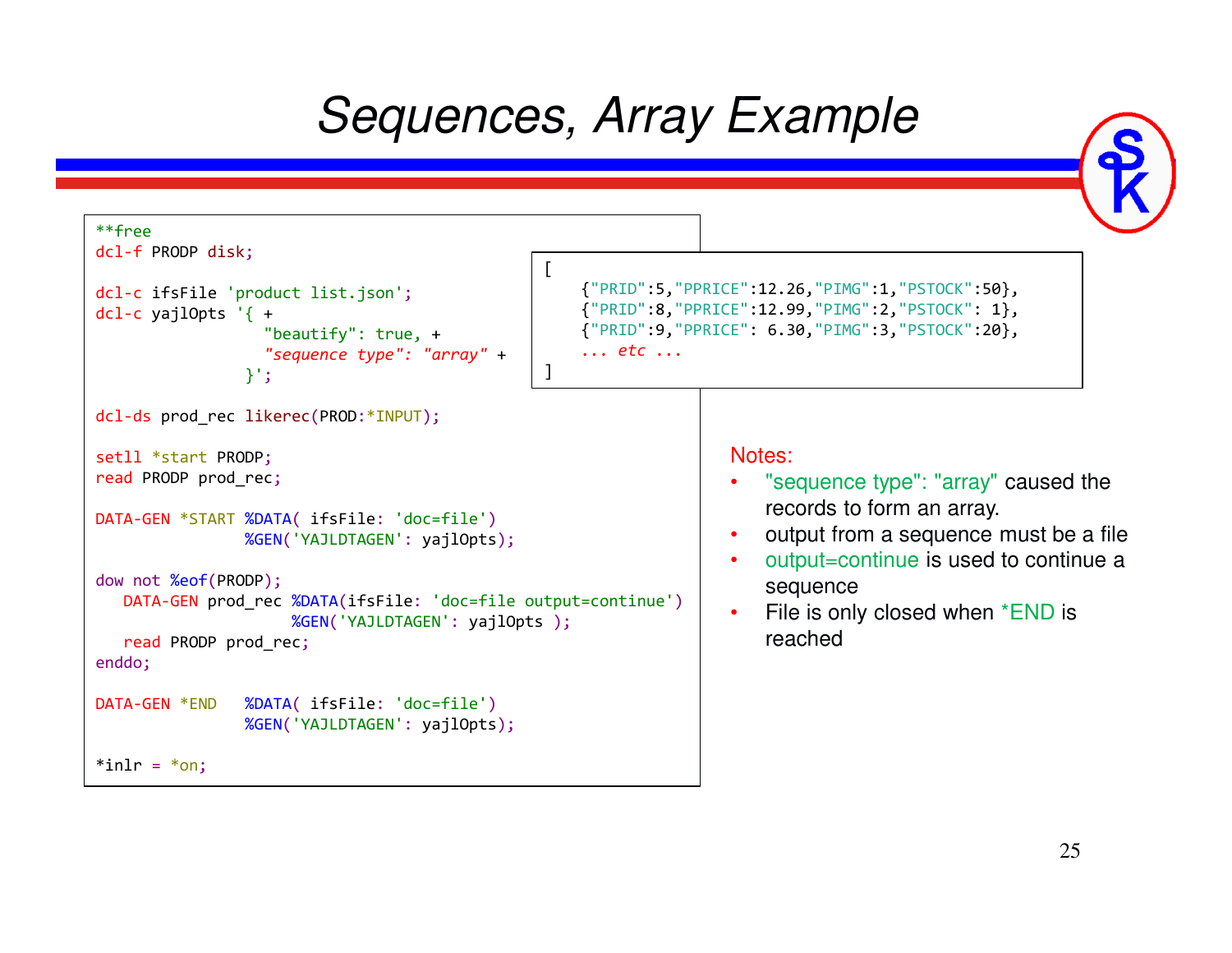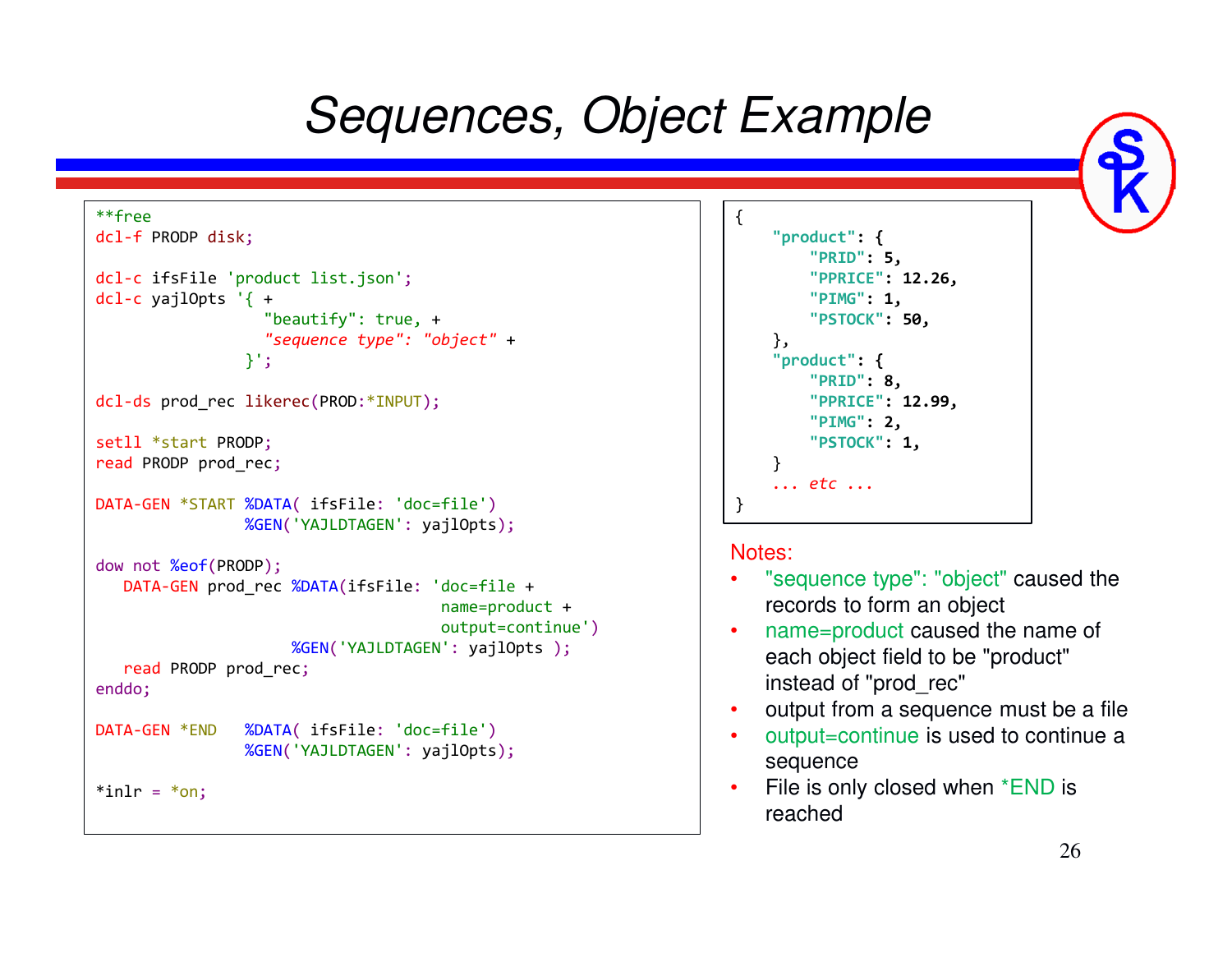# *YAJLDTAGEN as a web service*

YAJLDTAGEN has a special feature for writing web services:

- •use this when RPG is called from Apache via ScriptAlias
- •primarily for "do it yourself" style web services
- *not* for use with tools like Integrated Web Services or WebSphere•

```
DATA-GEN statement %DATA(myJsonVar) 
                   %GEN( 'YAJLDTAGEN'
                       : '{"write to stdout":true, "http status":200}');
```
Notes:

- "write to stdout": true causes the JSON to automatically be written to the Apache server which will send it back to the caller
- Despite "write to stdout", it will still be written to the output (in this case, the •myJsonVar variable)
- "http status" lets you control the HTTP status code. Typically you'd use •200 for success, or 500 for an error.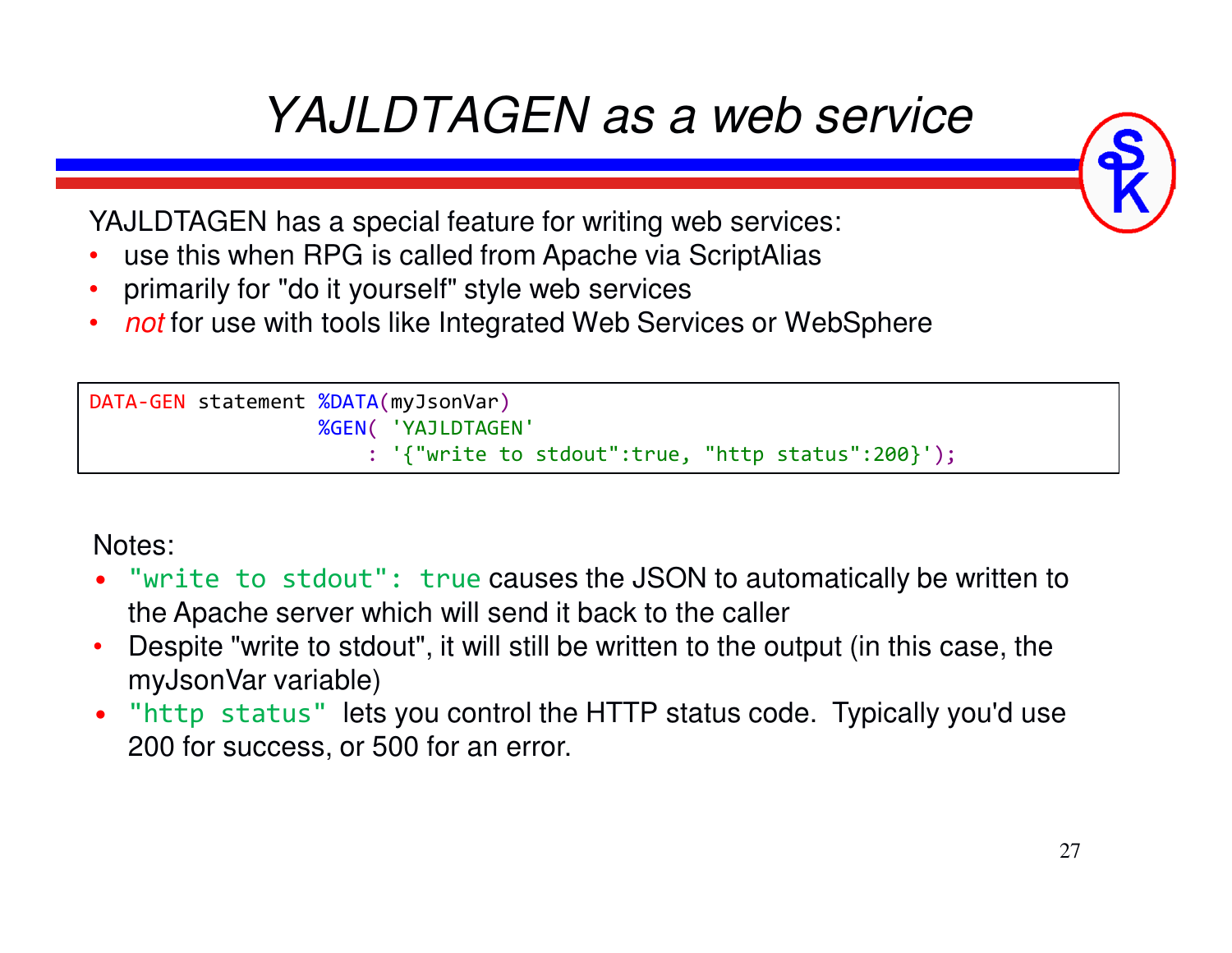### *Remember...*



- $\checkmark$  It is much easier to explain DATA-GEN if I can show you examples.
- $\checkmark$  To show you examples, I need an example generator (%GEN)
- Since JSON is the most common document to use with DATA-GEN, and<br>
YA ILDTAGEN is the best JSON teal quailable. Lueed it as an example YAJLDTAGEN is the best JSON tool available, I used it as an example.

### *But DATA-GEN can be used for just about anything!*

In addition to these examples, you can find:

- •IBM provides GENHTMLTAB for HTML (QOAR/SAMPLE file)
- IBM provides GENPROP for property file format (QOAR/SAMPLE)
- I will also show you a CSV of my own
- *Plus whatever else you can dream up!*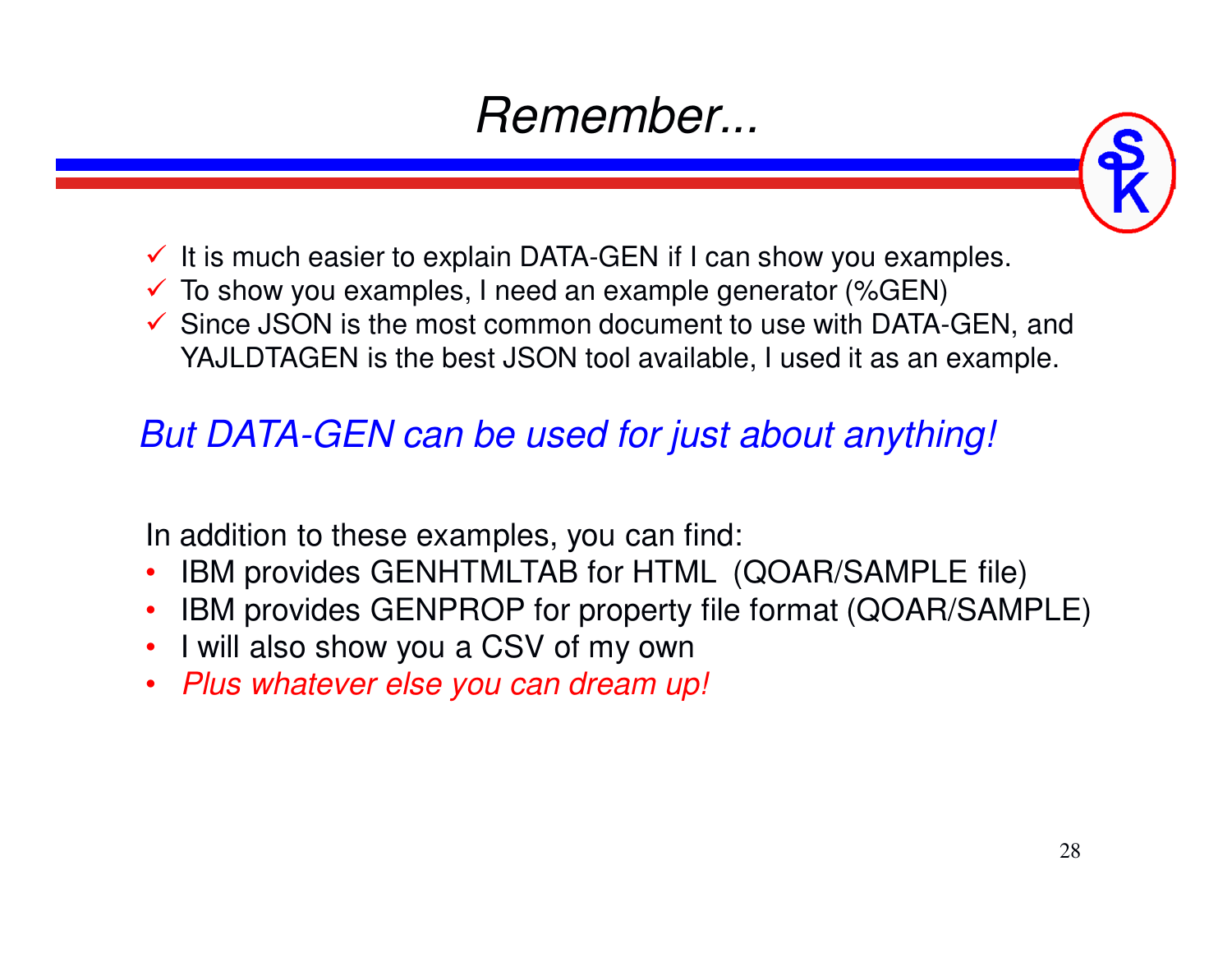# *Debugging the Generator*

IBM provides a special environment variable to assist you with using DATA-GEN. It traces all of the information passed into the generator from your program. (Generators can add additional information as well.)

To enable it for your job:

**ADDENVVAR ENVVAR(QIBM\_RPG\_DATA\_GEN\_TRACE) VALUE(\*STDOUT)**

Example output:

```
Start DATA-GEN
Event 1 (StartMultiple)End DATA-GEN
Start DATA-GEN
Event 3 (Start)
Event 5 (StartStruct) for prod_recEvent 11 (ScalarValue) for PRID
Event 11 (ScalarValue) for PPRICEEvent 11 (ScalarValue) for PIMG
Event 11 (ScalarValue) for PSTOCK
```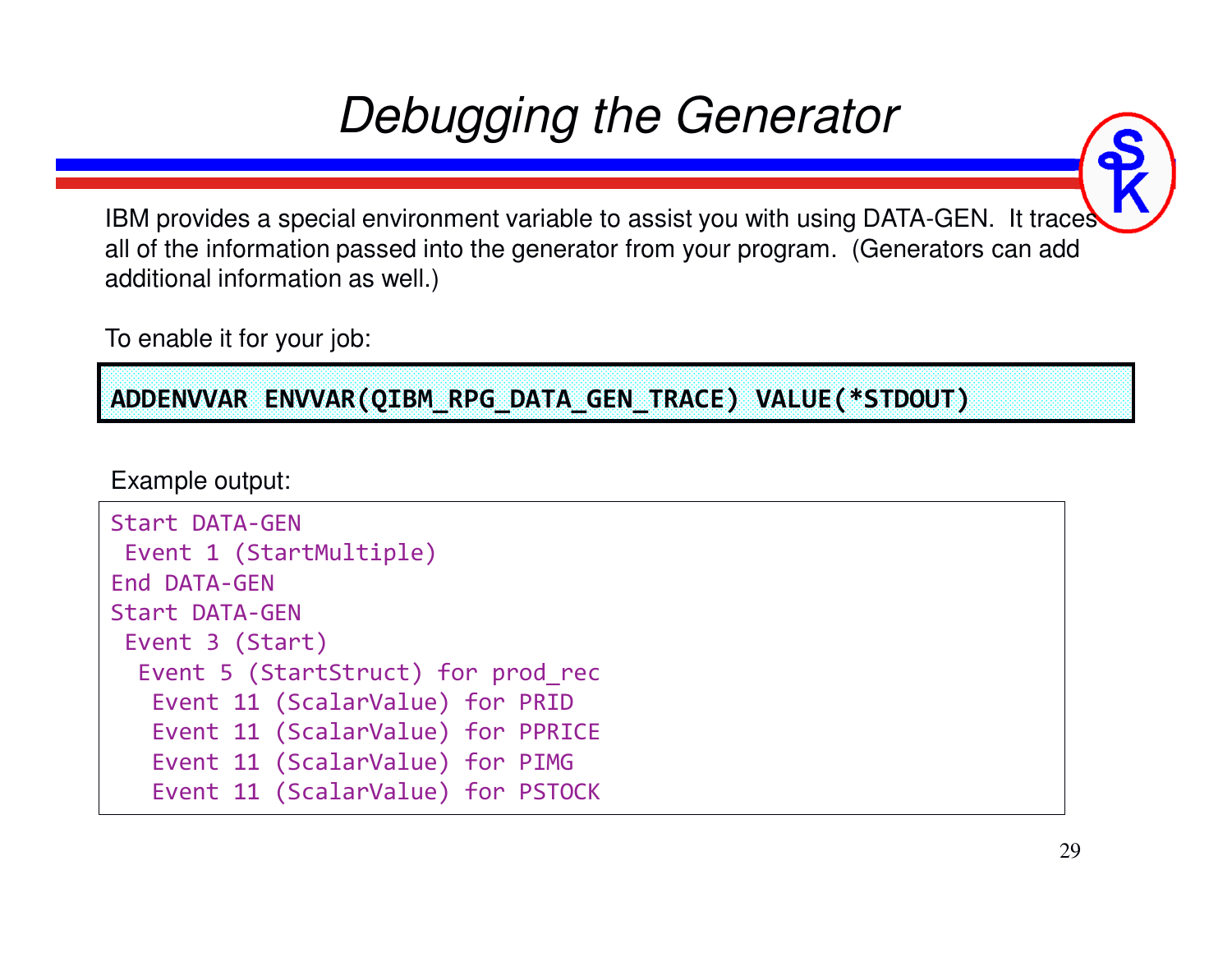# *Writing Your Own Generator*

*This is for the real nerds out there! (ahem, like Scott)*

Imagine what you could do if you wrote your own parser!!

Why?

- Support additional document formats
- Add cool features that don't already exist!
- $\bullet$ *BECAUSE ITS FUN!*

Ideas:

- •YAML, Protocol Buffer, any other formats?
- Maybe use it to generate a spreadsheet?•
- Less limiting than Open Access because not limited to a 32k flat record. $\bullet$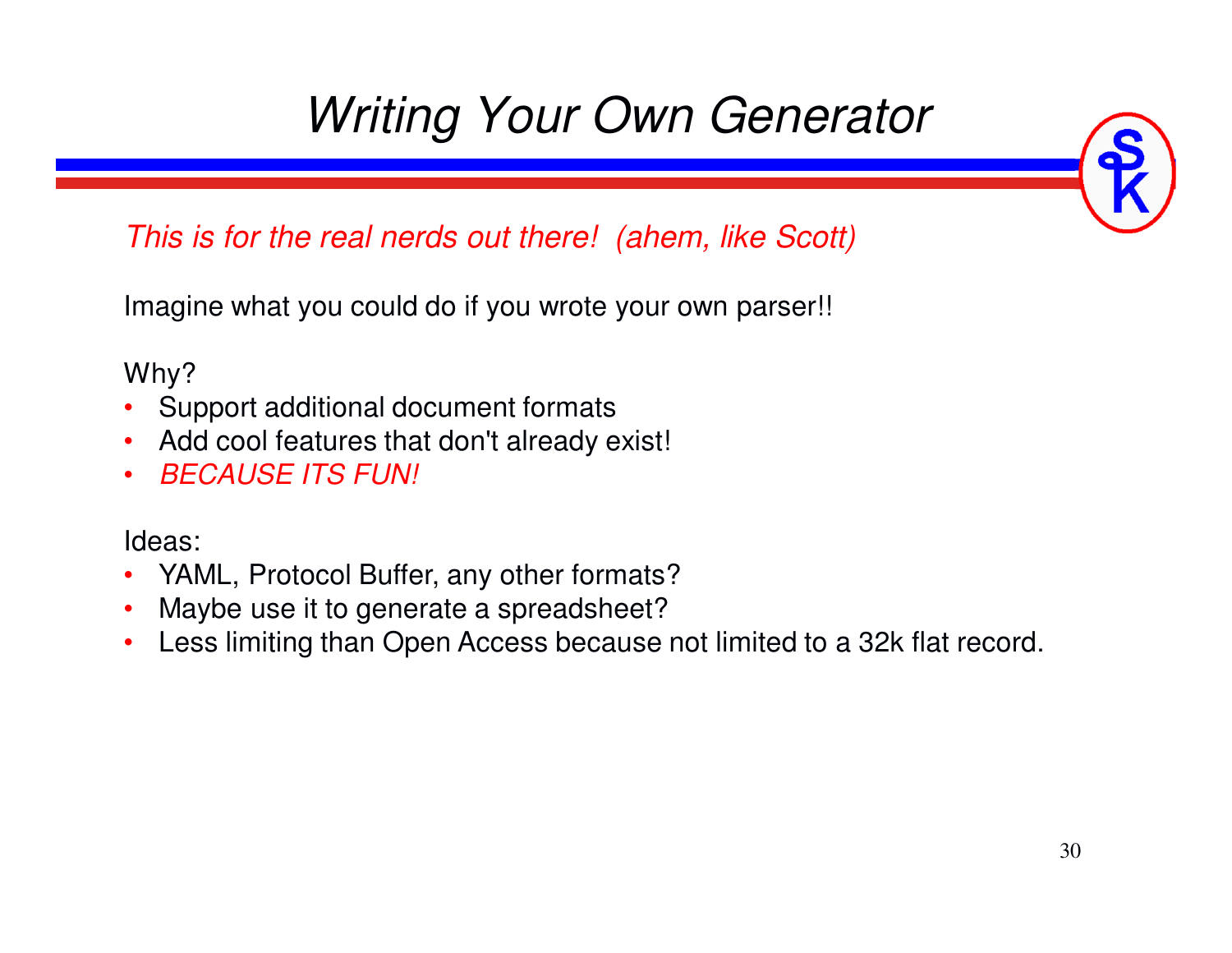# *DATA-GEN Generator Overview*

DATA-GEN calls the generator.

- • Definitions related to the call are found in the copybook QOAR/QRPGLESRC,QRNDTAGEN
- Always one parameter, a data structure in format QrnDgParm\_t that is •defined in the copybook.
- The generator will be called multiple times, each time it is expected to •handle a particular "event"
	- oThe events and their meanings are listed on the next slide.
- • Each event provides one piece of the RPG variable information, and you use it to generate the document.
- • The result is returned to RPG by calling subprocedures:
	- • QrnDgAddTextXXXX writes the generated document
		- ‒ QrnDgAddText = adds UCS-2 text
		- ‒ QrnDgAddTextCCSID = adds text in any CCSID
		- ‒ QrnDgAddTextString = adds null-terminated strings
		- ‒ QrnDgAddTextNewline = adds a newline character
	- •QrnDgReportError returns errors back to RPG
	- •• QrnDgTrace writes to the trace log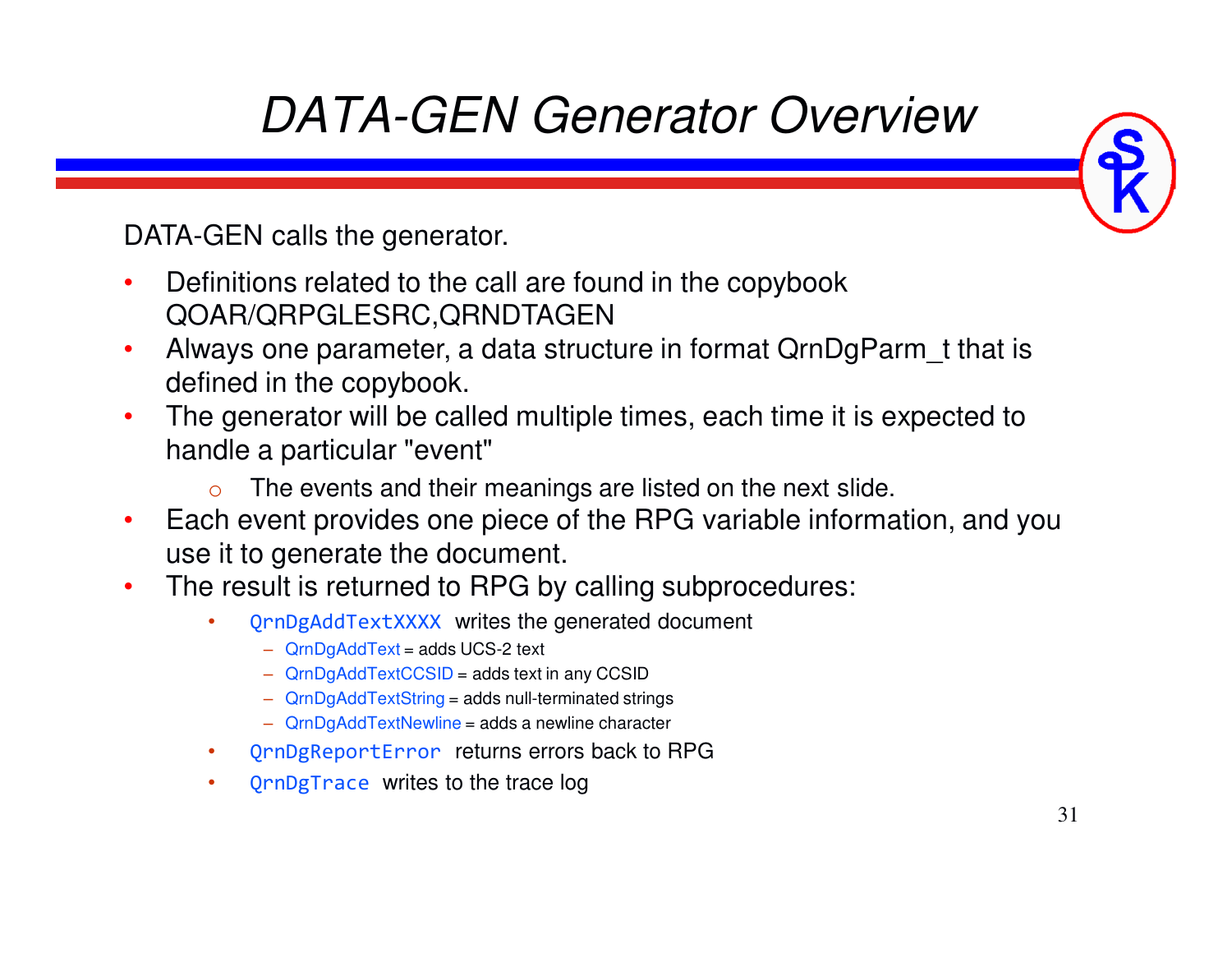### *DATA-GEN Events*

| <b>Event name (constant)</b>   | <b>Description</b>                                     |
|--------------------------------|--------------------------------------------------------|
| QrnDgEvent_01_StartMultiple    | Start of a sequence (*START was used)                  |
| QrnDgEvent_02_EndMultiple      | End of a sequence (*END was used)                      |
| QrnDgEvent_03_Start            | Start of the variable to create document from          |
| QrnDgEvent_04_End              | End of the variable to create document from            |
| QrnDgEvent_05_StartStruct      | Start of a data structure                              |
| QrnDgEvent_06_EndStruct        | End of a data structure                                |
| QrnDgEvent_07_StartScalarArray | Start of an array that is not a data structure array   |
| QrnDgEvent_08_EndScalarArray   | End of an array that is not a data structure array     |
| QrnDgEvent_09_StartStructArray | Start of a data structure array                        |
| QrnDgEvent_10_EndStructArray   | End of a data structure array                          |
| QrnDgEvent_11_ScalarValue      | A single variable value (subfield)                     |
| QrnDgEvent_12_Terminate        | Terminate process (if doTerminateEvent was set to '1') |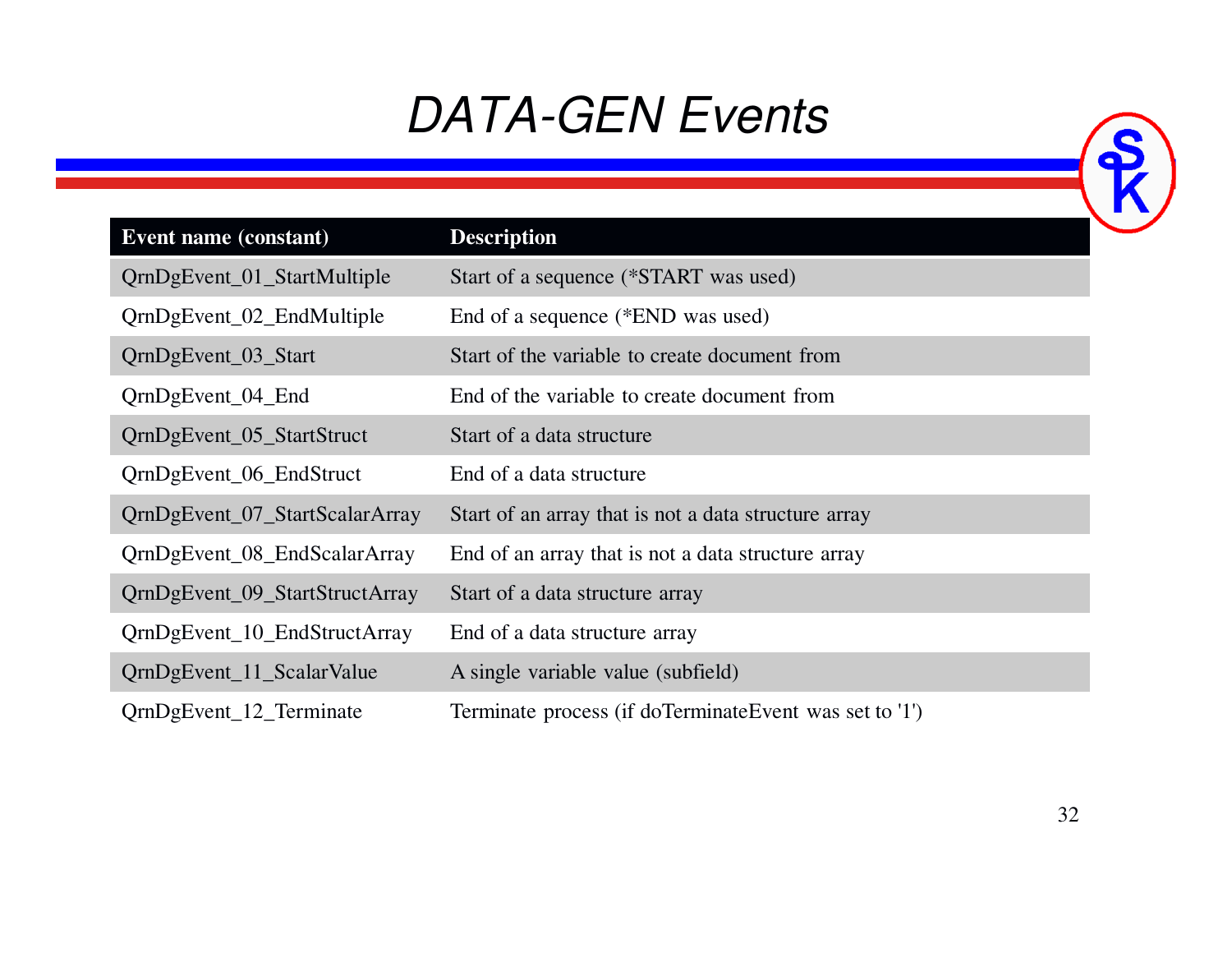### *State & Cleanup*

The parameter contains a special field named generatorState. It is a pointer that you can set to any memory address you wish.

DATA-GEN will retain this pointer across all calls to your generator program, so this can be used to provide an area of memory that's available to all generator events.

The QrnDgEvent 12 Terminate event is only called if you set the doTerminateEvent indicator in the parameter. If this field is set, it will always be called at the very end. You cannot use the QrnDgXXXXprocedures during a QrnDgEvent\_12\_Terminate event.

This terminate event is perfect for cleaning up the pointer you've assigned to the generatorState.

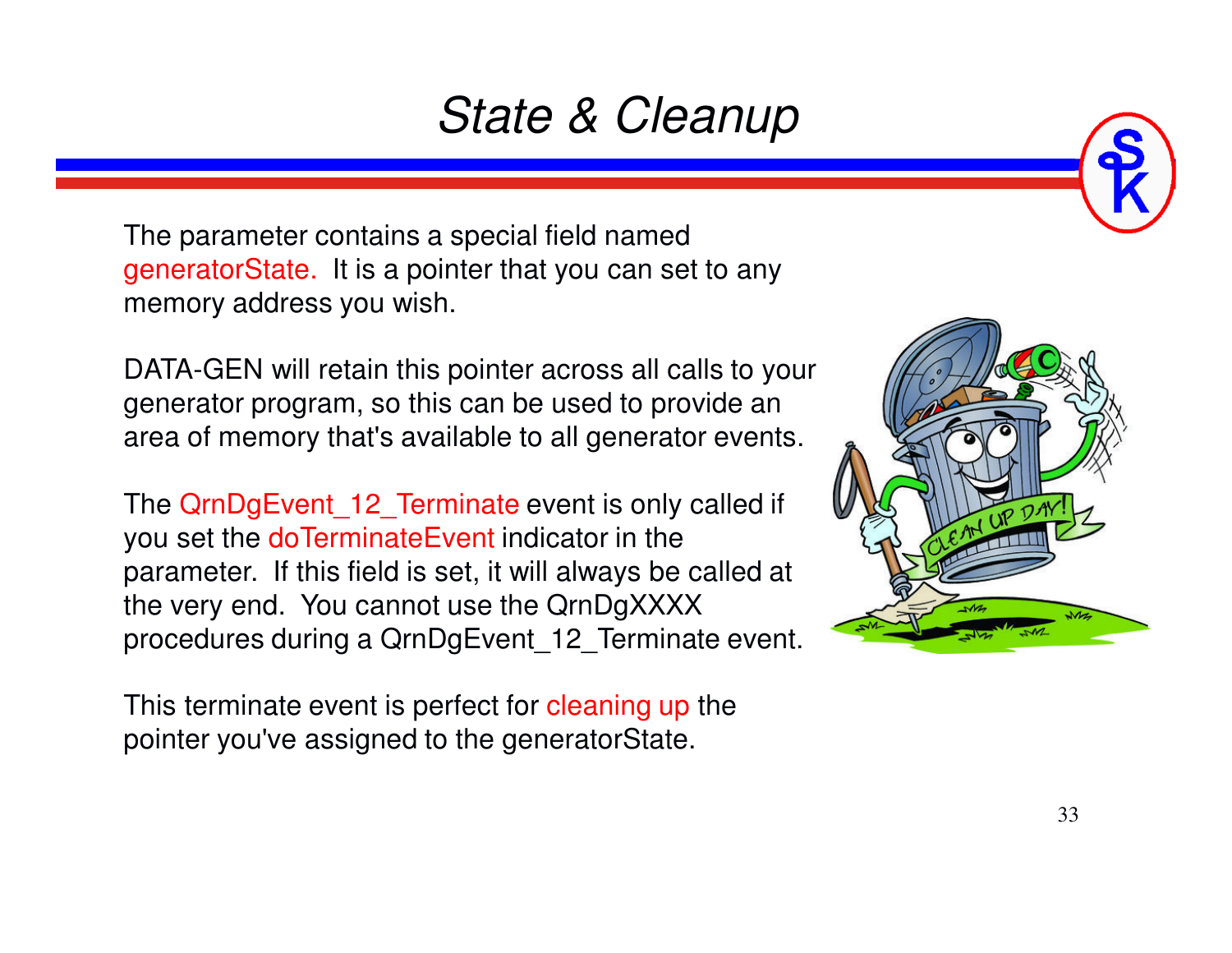### *Writing a Generator: CSV Example*



This example:

- Name is CSVGEN •
- Builds a CSV record from the fields in a DS •
- Use a sequence (\*START/\*END) or an array to  $\bullet$ build a whole file
- Example of the flow of events •
- Example of extracting values from fields•



*Writing a parser is a more "systems" style of programming using pointers, APIs, etc. This requires you to channel your inner nerd.*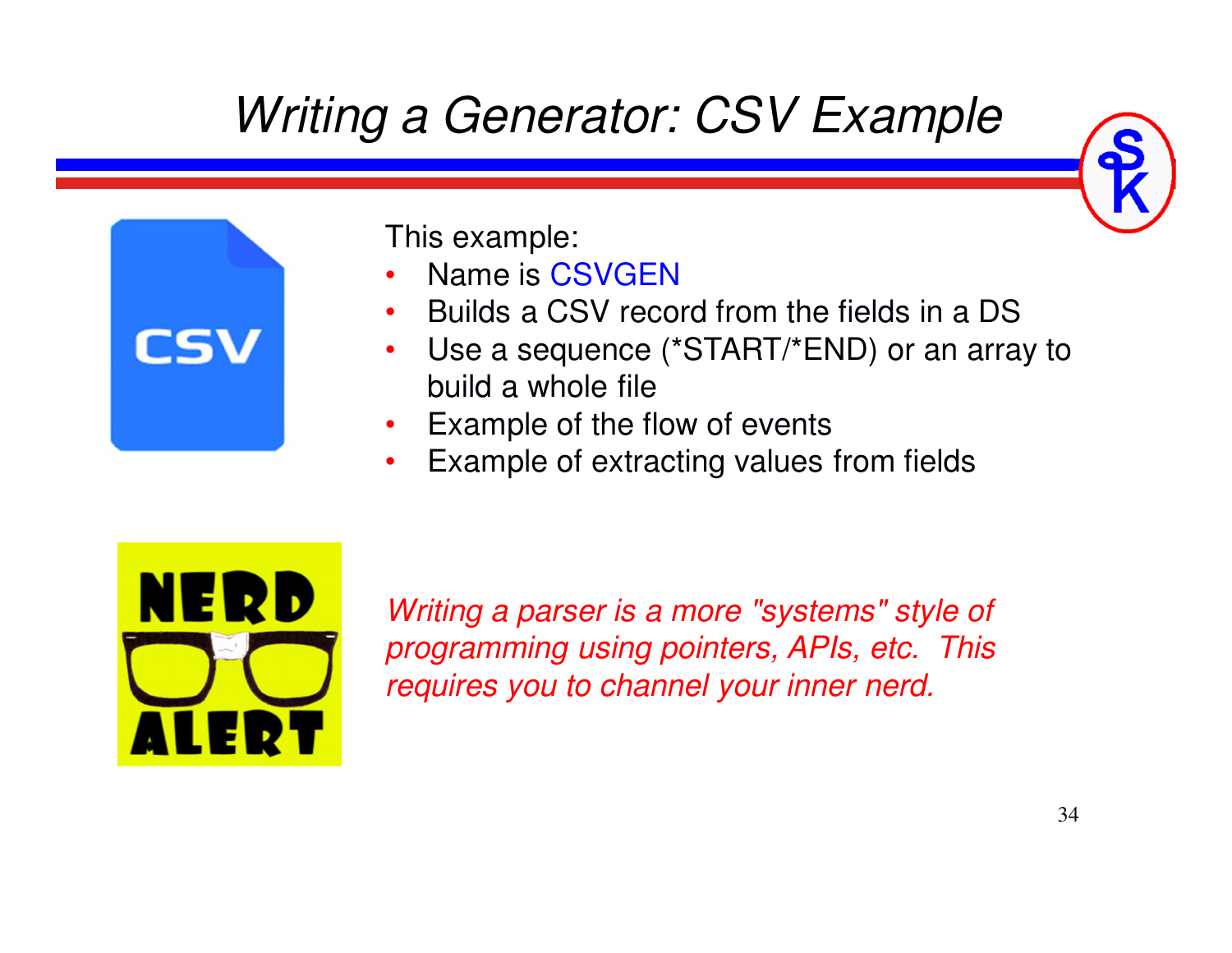### *CSV File Format*

This file represents a list of products

- Product id
- Product name
- Other stuff like price, quantity, etc.

Format of Comma Separated Values (CSV) file:

- Stored in IFS (not a database)
- Character fields are in quotes, numbers are not
- Each record is terminated by a "new line" character

```
5,"NALGENE CANTEEN 48 OZ","",12.26,1,50,25,1,2,"Y" 8,"NALGENE CANTEEN 96 OZ","",12.99,2,1,25,1,1,"" 
9,"NALGENE 16 OZ WIDE-MOUTH LEXAN","",6.30,3,20,25,1,1,"" 
10,"NALGENE 32 OZ WIDE-MOUTH LEXAN","",8.10,4,66,25,1,1,"Y" 11,"NALGENE WIDE MOUTH LOOP-TOP BO","",7.98,5,57,25,1,1,"Y" 
13,"MOTOROLA PEANUT RADIO MODEL T6","",250.00,7,75,33,1,1,"" 
14,"MOTOROLA PEANUT RADIO MODEL T6","",115.00,8,20,78,0,0,"Y"
15,"MOTOROLA PEANUT RADIO MODEL T6","",146.00,9,37,33,0,0,""
```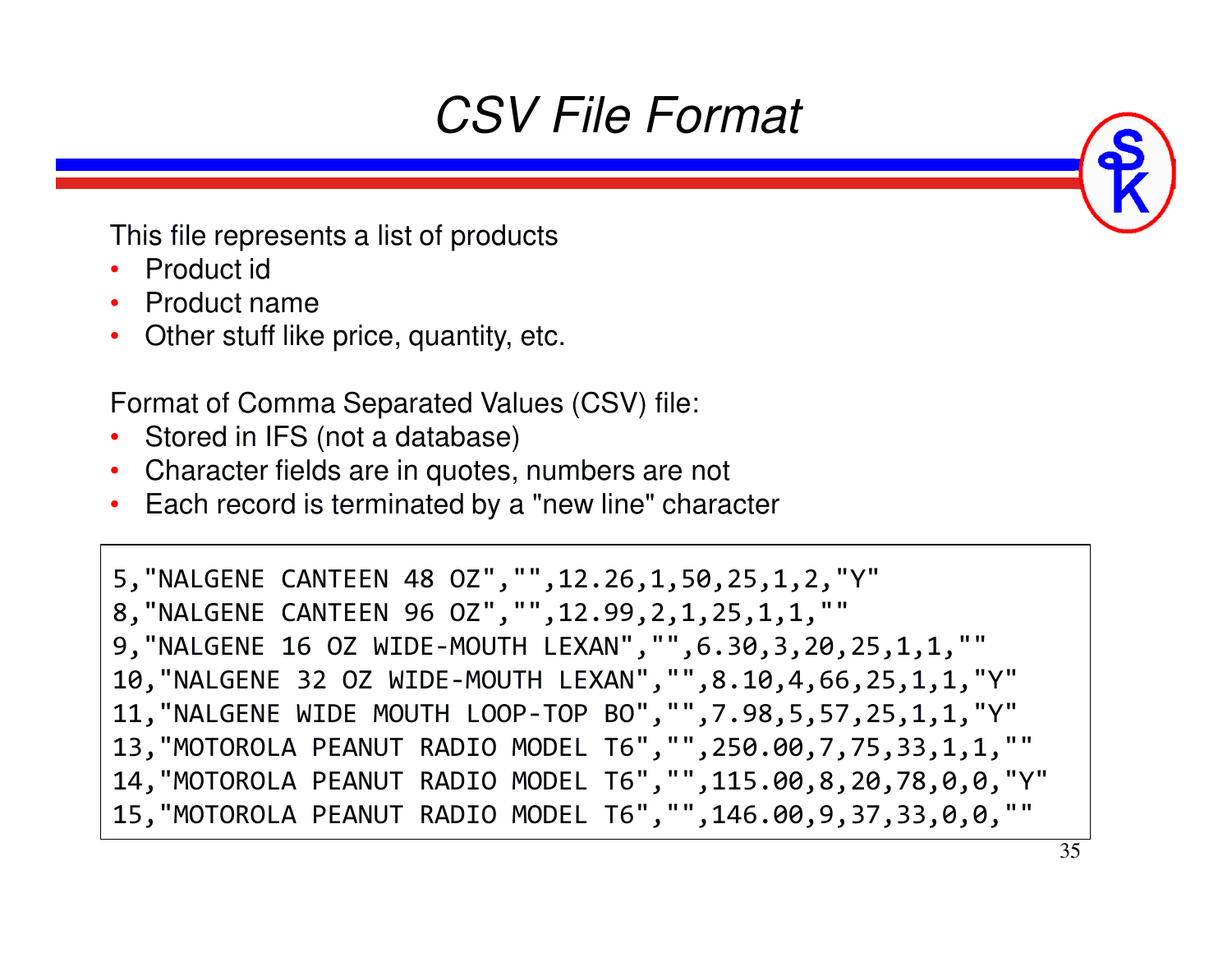# *Plan for CSV Generator*

```
dcl-ds record qualified;
    Product_Id packed
(7: 0);

Product_Name char
(30);\prime\prime \ldots other fields here \ldotsend-ds;
```
Events that will occur:

- •QrnDgEvent\_03\_Start = start of entire document
- QrnDgEvent\_05\_StartStruct = start of DS (name = "record")
	- Generator should: Start a new CSV record (clear the record)
- QrnDgEvent\_11\_ScalarValue = field (name="Product\_Id")
	- Generator should: Add the field to the record
- QrnDgEvent\_11\_ScalarValue = field (name="Product\_Name")
	- Generator should: Add the field to the record
- QrnDgEvent\_06\_EndStruct = end of DS
	- Generator should: Send the record + newline back to DATA-GEN
- QrnDgEvent\_04\_End = end of entire document
- QrnDgEvent\_12\_Terminate = clean up memory/files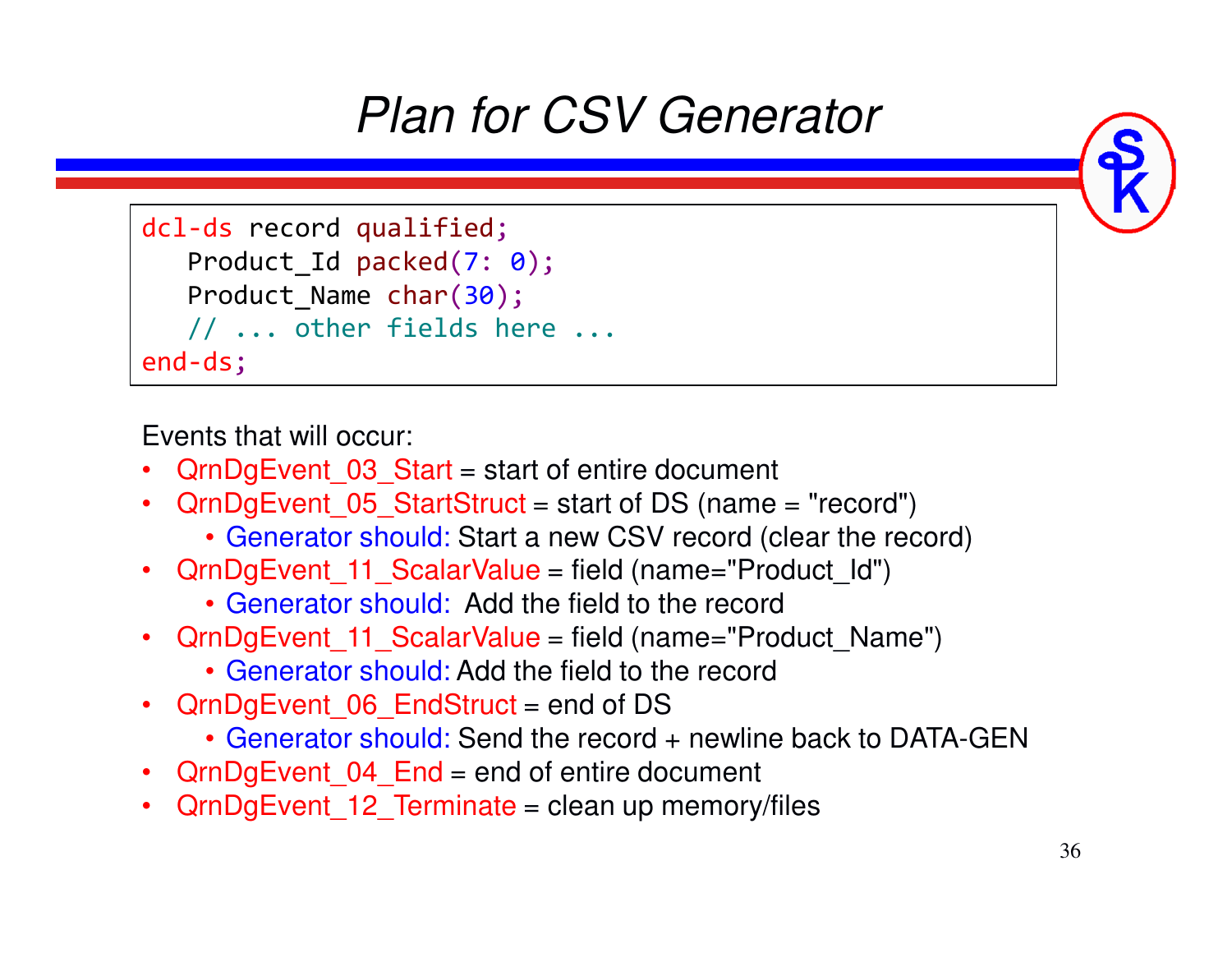

The previous slide ("the plan") showed only one record.

- We need to handle many
- Maybe it could be an array, and countprefix could be used to control how many are written
- Alternately, maybe \*START/\*END could be used (a sequence)

In either case, the process would still use the same plan – the code would just be repeated for each record.

#### *What would that look like from the calling program's perspective?*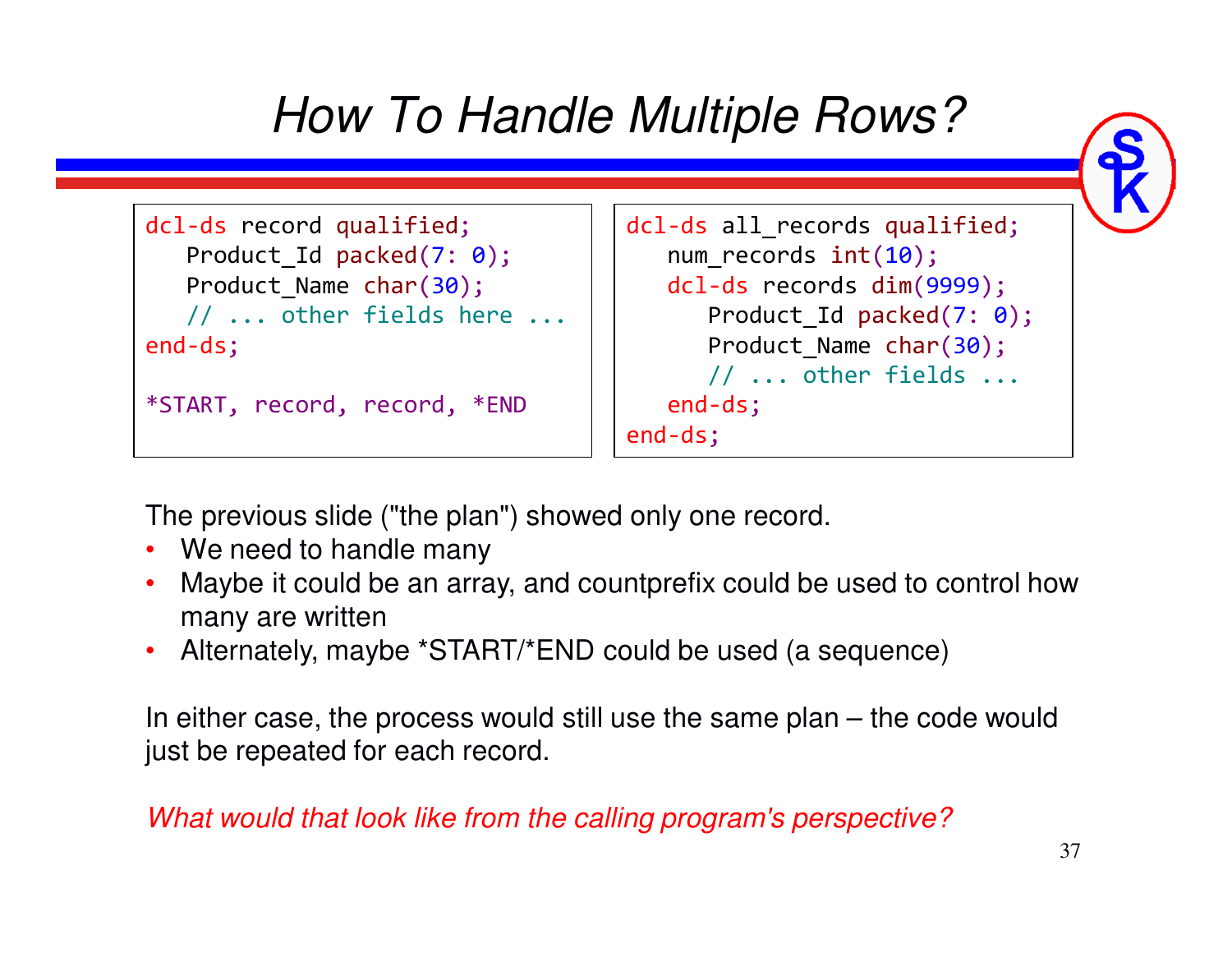



The CSV generator can be called to build a CSV file from an array. For example:

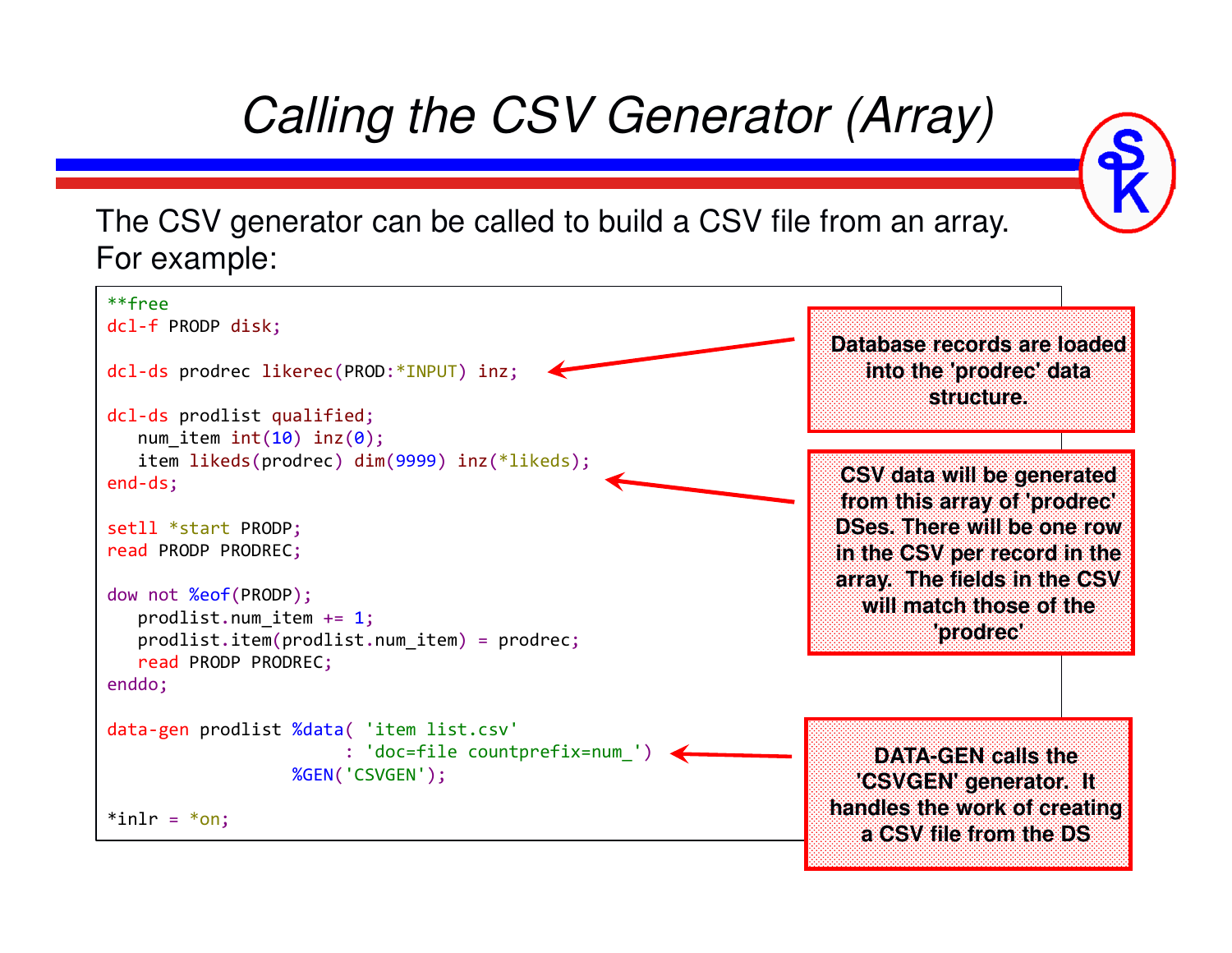*Calling the CSV Generator (Sequence)*

Alternately, the CSV generator can be called using a sequence. This way, we only need one database row in memory at any time

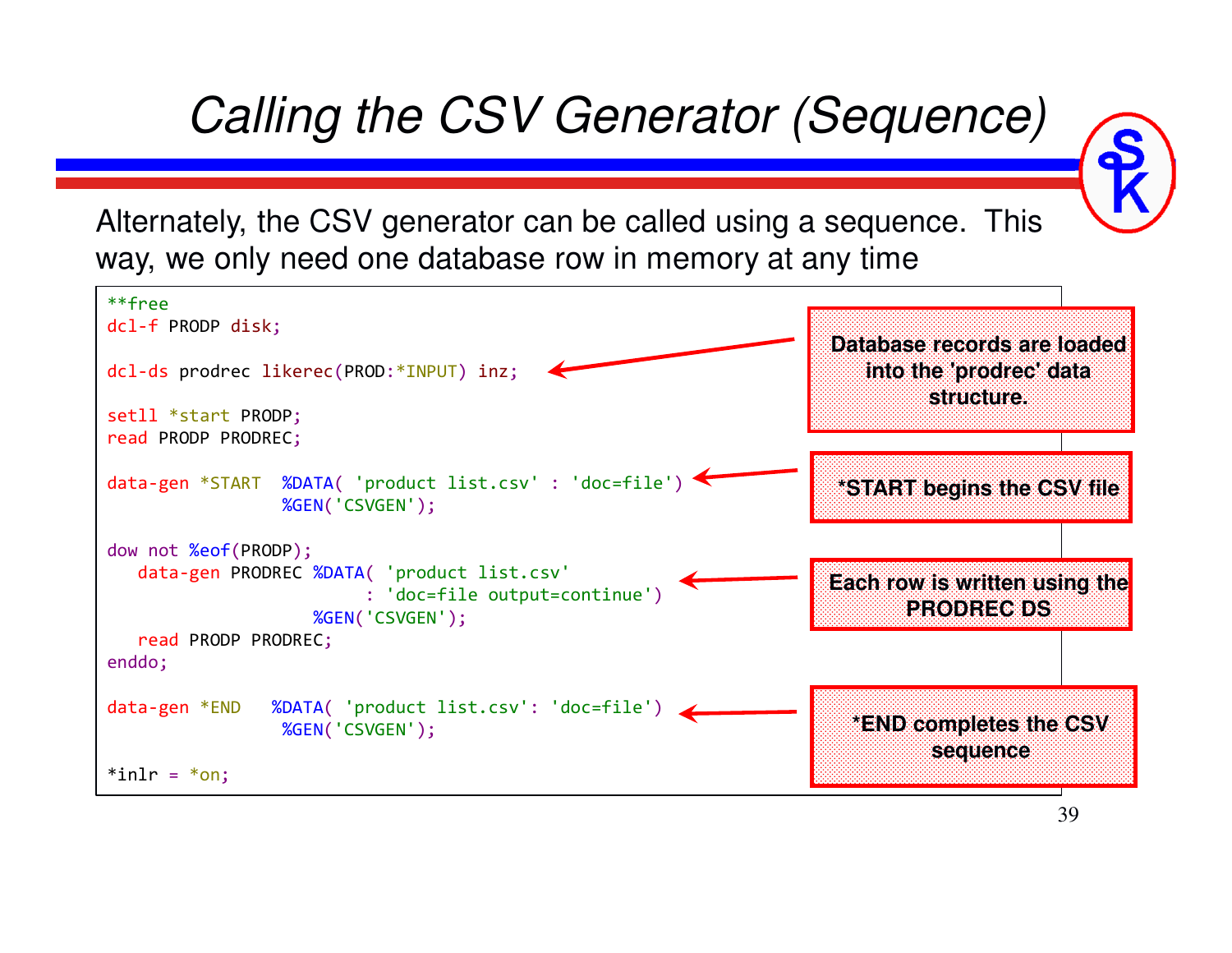# *CSV Generator (1 of 7)*

The goal of this generator will be to create CSV file like this:

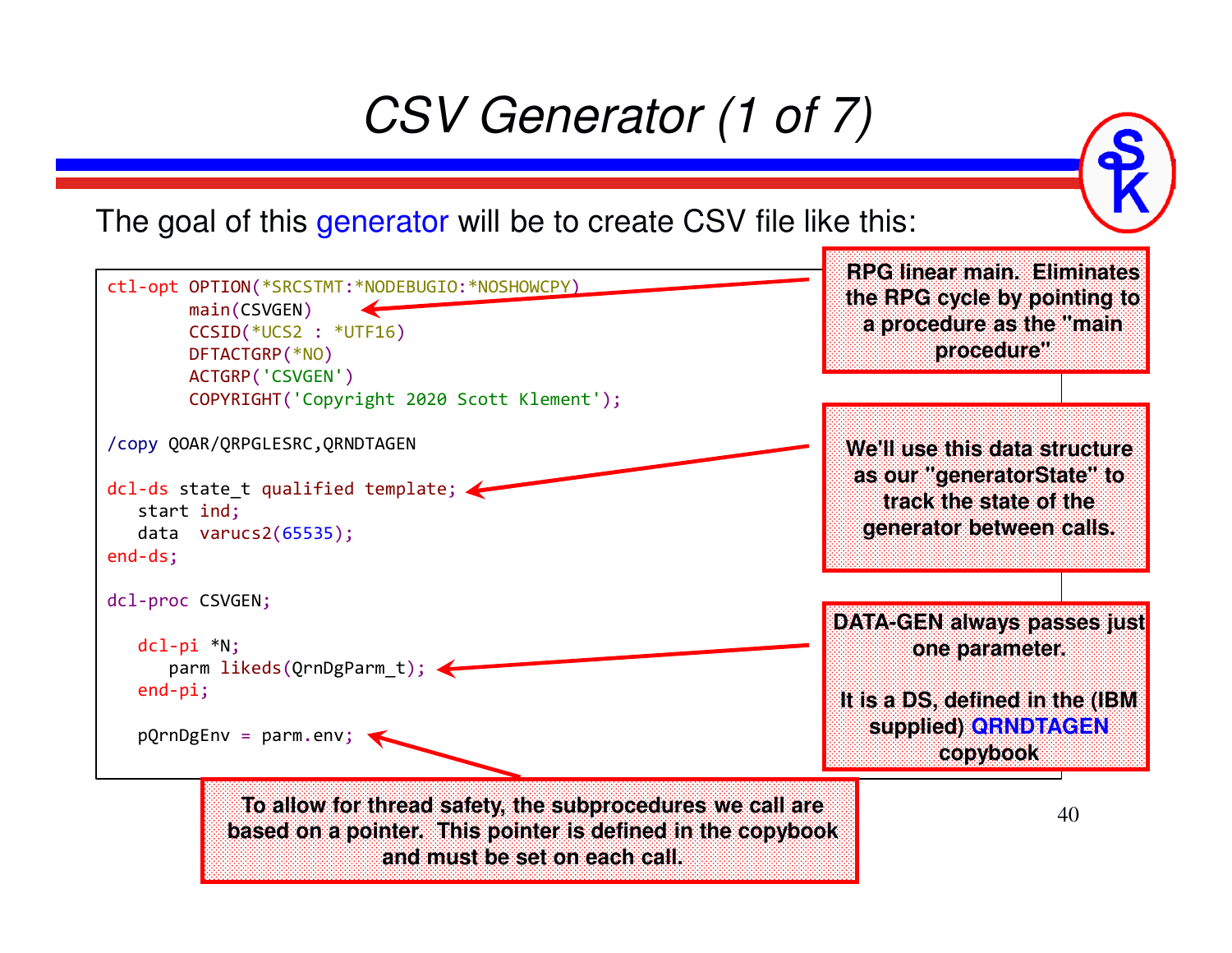### *CSV Generator (2 of 7)*

The goal of this <mark>parser</mark> will be to read a CSV file like this:

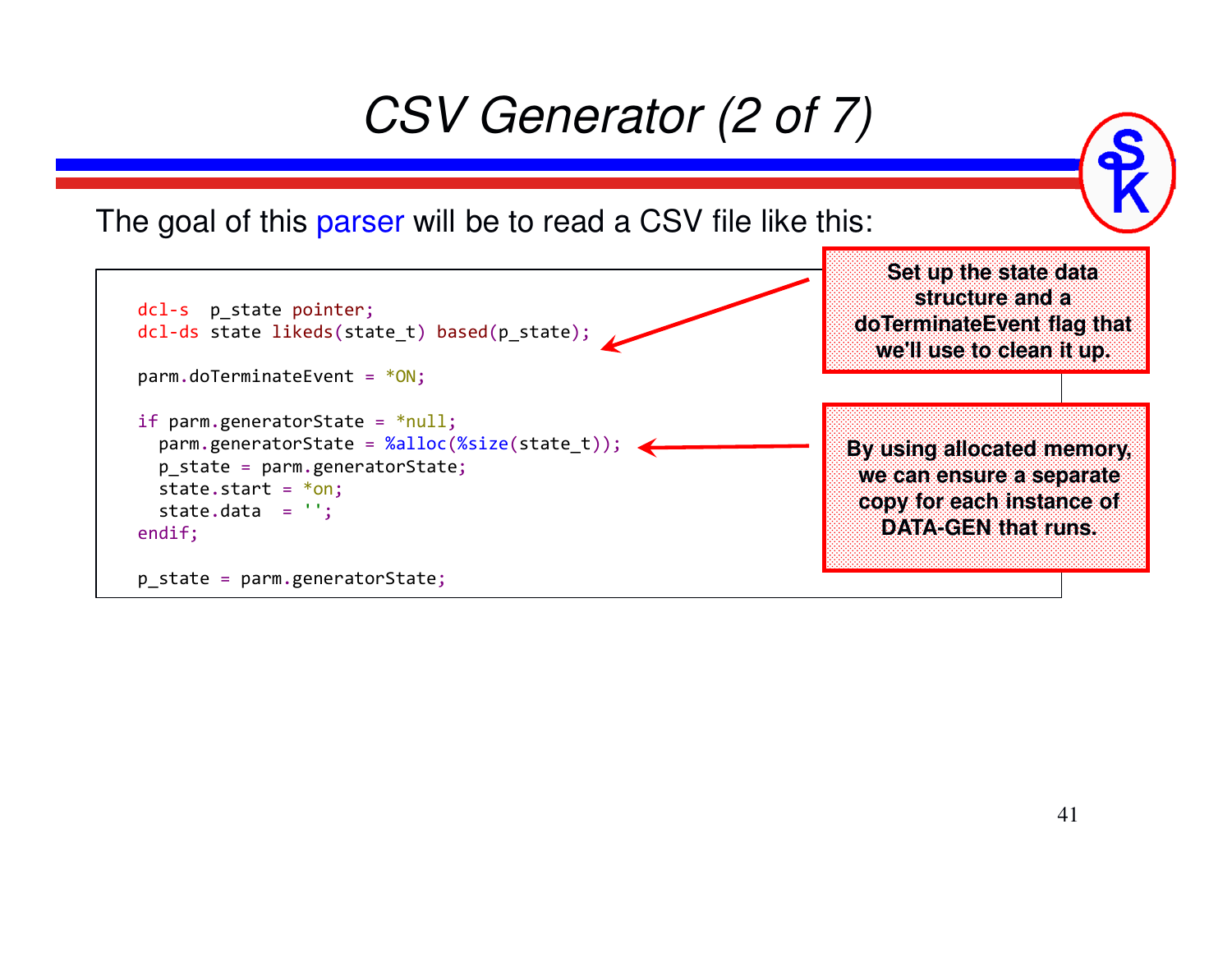### *CSV Generator (3 of 7)*

Remember: Our generator is called many times (in a loop) and is called separately for different things that are found in the RPG variable

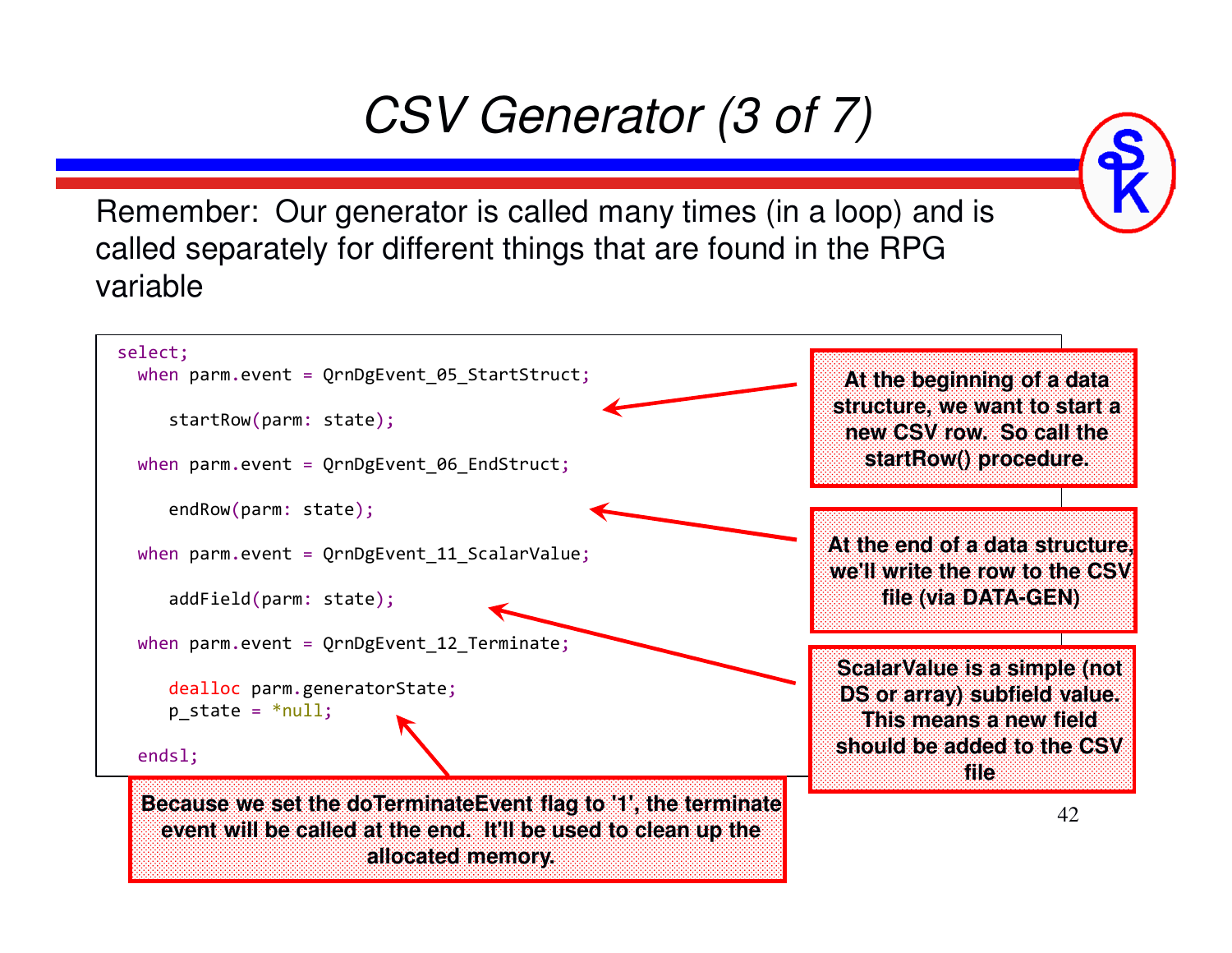# *CSV Generator (4 of 7)*

When a new data structure begins, all we need to do is start a fresh row in the CSV file. This is done by blanking out all of the data, and setting the 'start' flag \*ON.

```
dcl-proc startRow;
  dcl-pi *n;
    parm likeds
(QrnDgParm_t);state likeds(state_t);end-pi;state.start= *on;

state.data='';end-proc;
```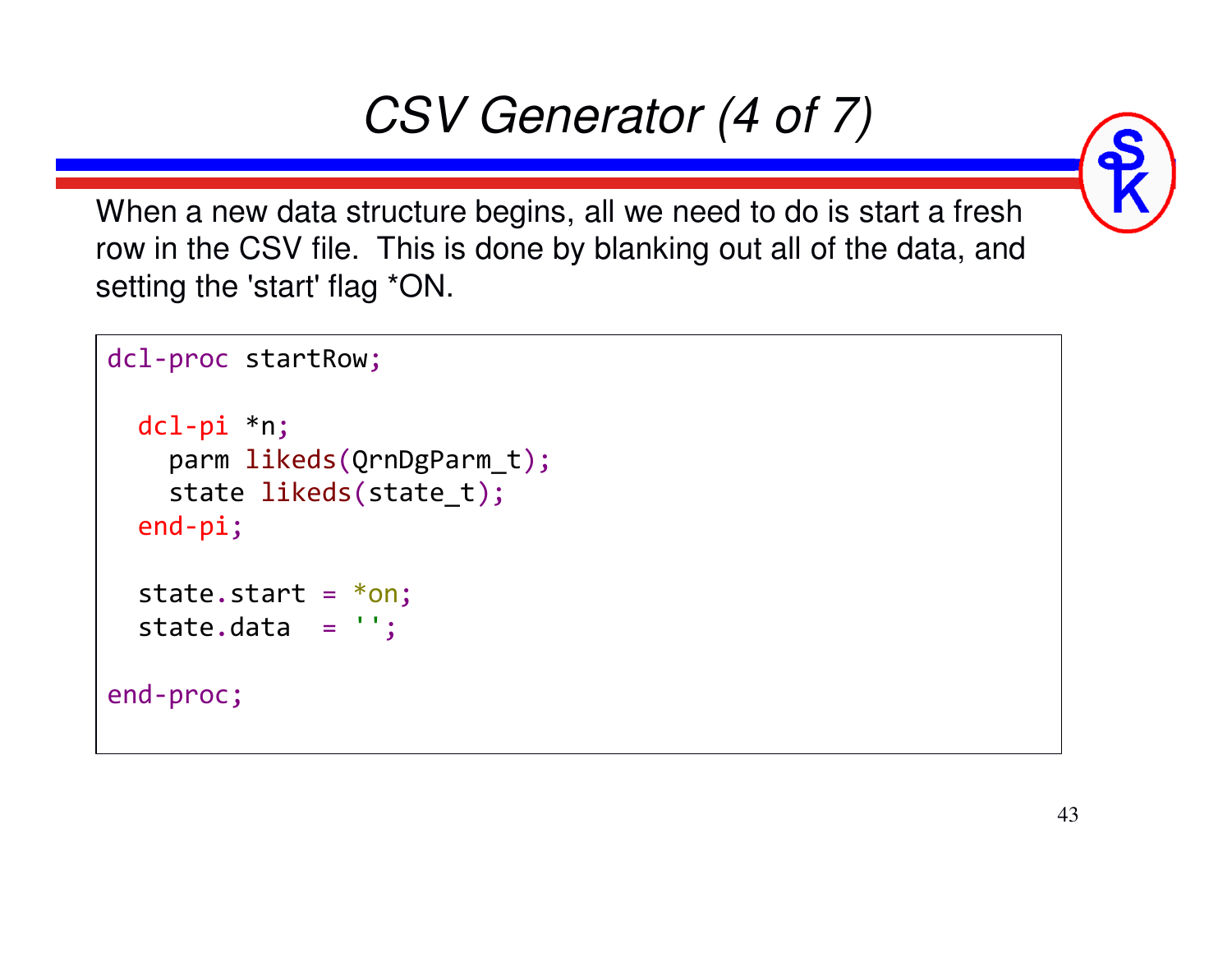## *CSV Generator (5 of 7)*

Each field in the DS is added as a field in the CSV row. RPG passes the field data in the 'scalar' parameter of the parm. The data is provided as a pointer to a series of UCS-2 characters.

![](_page_43_Figure_3.jpeg)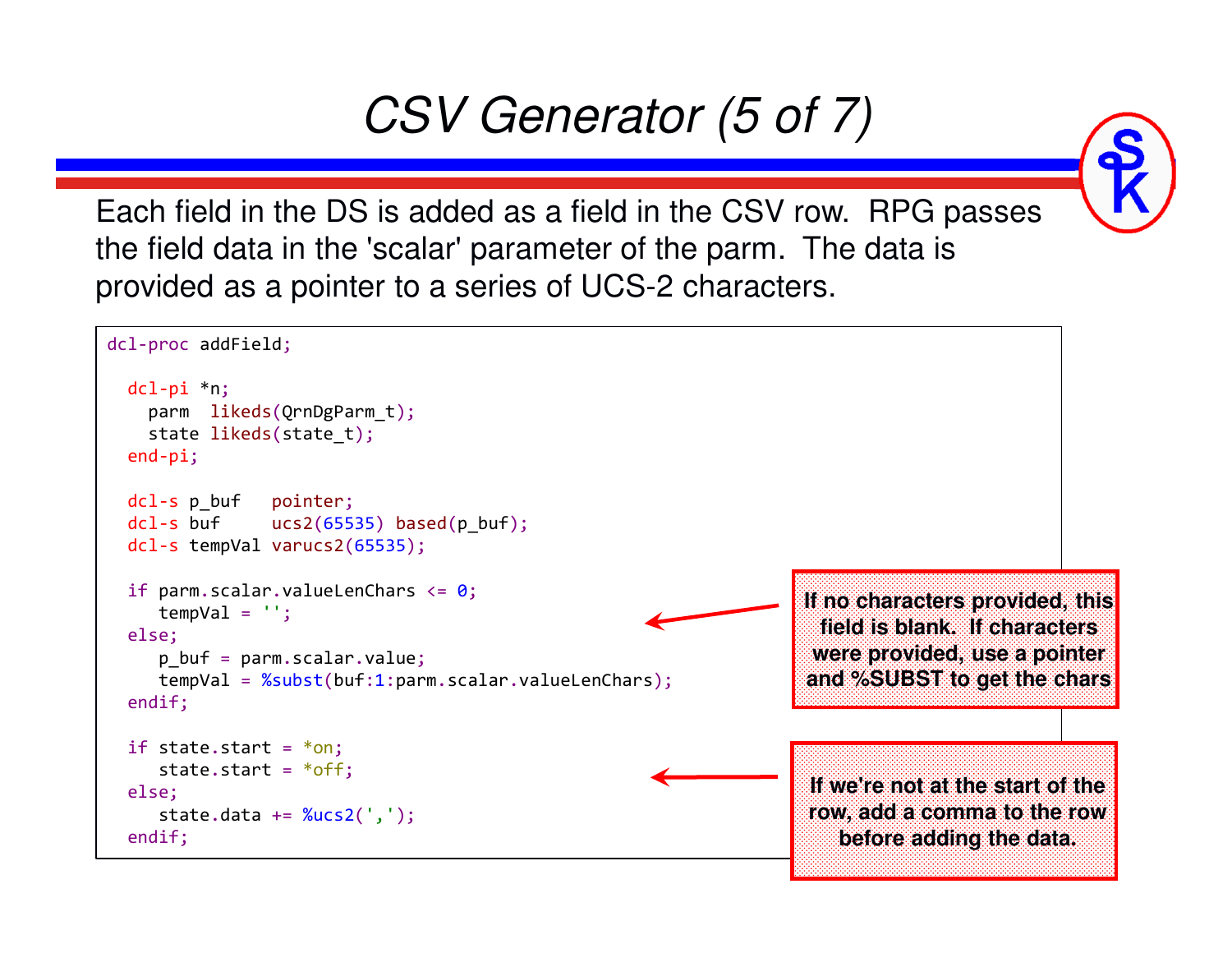## *CSV Generator (6 of 7)*

![](_page_44_Figure_1.jpeg)

CSVGEN is called for each field, so the above code will be repeated for each field in the data structure. When done, 'state.data' will contain a comma separated list of all of the field values.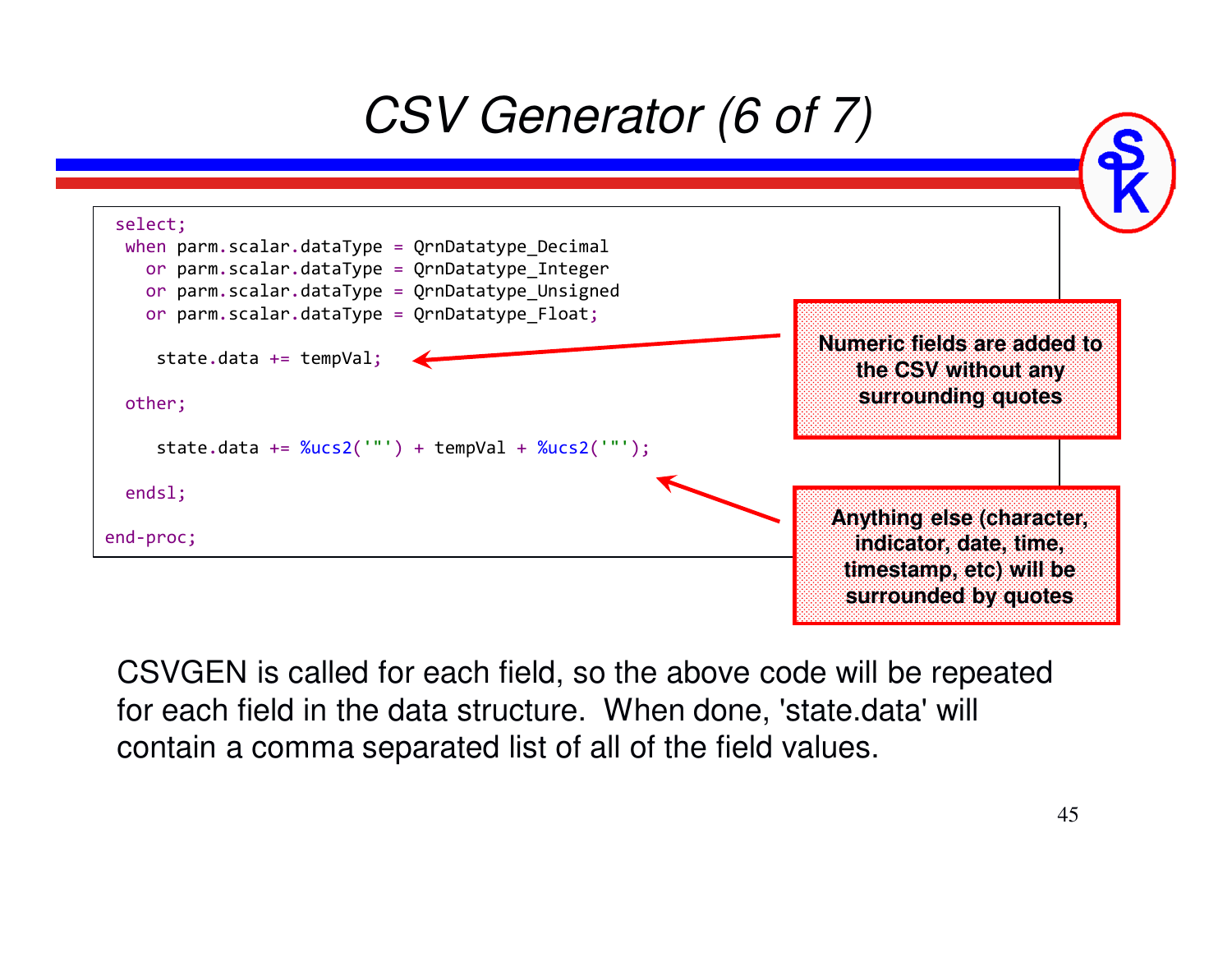![](_page_45_Picture_0.jpeg)

QrnDgAddText and QrnDgAddTextNewLine report our data to DATA-GEN. DATA-GEN itself will take care of writing the result to the IFS.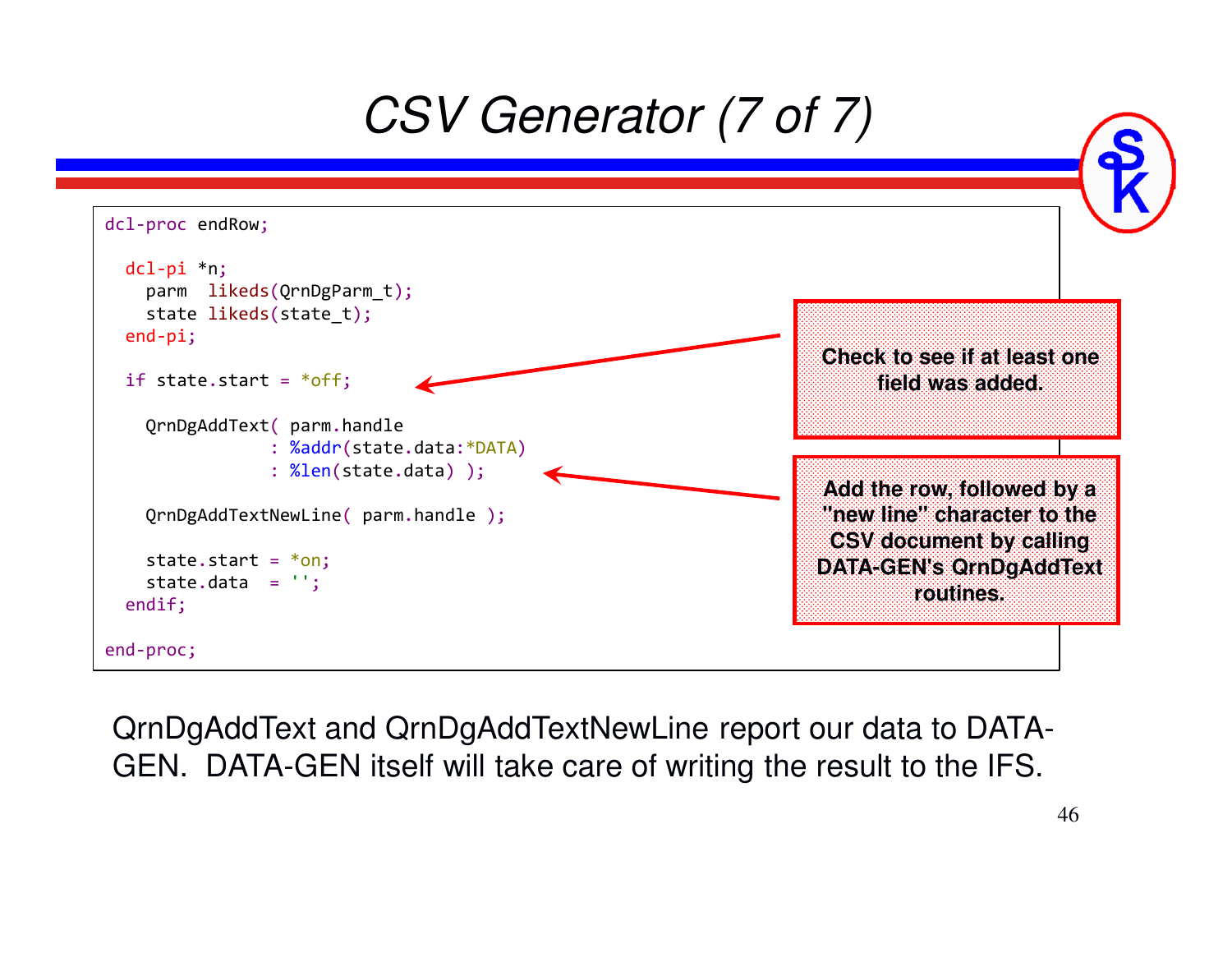### *More Information*

![](_page_46_Picture_1.jpeg)

PTF information for DATA-GEN support on IBM i 7.3 and 7.4http://ibm.biz/fall\_2019\_rpg\_enhancements

IBM's *Writing a Generator for the RPG DATA-GEN Operation Code:https://www.ibm.com/support/knowledgecenter/ssw\_ibm\_i\_74/rzasm/roaDataGen.htm*

DATA-GEN operation code in the *ILE RPG Reference Manual*.https://www.ibm.com/support/knowledgecenter/ssw\_ibm\_i\_74/rzasd/zzdatagen.htm

*From Scott Klement:*

Scott's IBM i Port of YAJL (includes YAJLDTAGEN) https://www.scottklement.com/yajl/

Scott's CSVutil (includes CSVGEN): https://www.scottklement.com/csv/